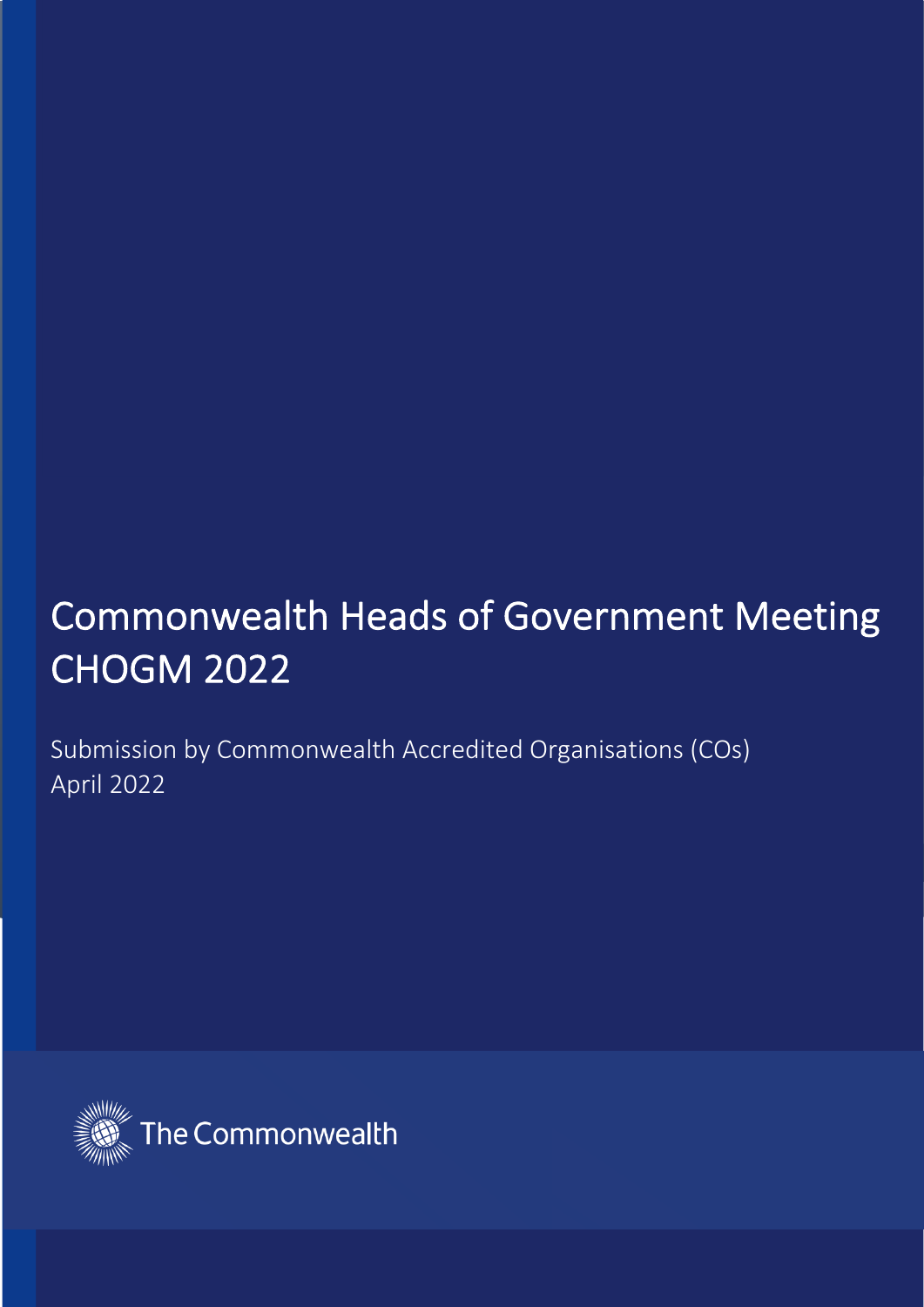# Contents

| Youth: Delivering a Brighter Common Future for Young People  15             |  |
|-----------------------------------------------------------------------------|--|
|                                                                             |  |
| Education for a Common Future: An integrated human development response  22 |  |
|                                                                             |  |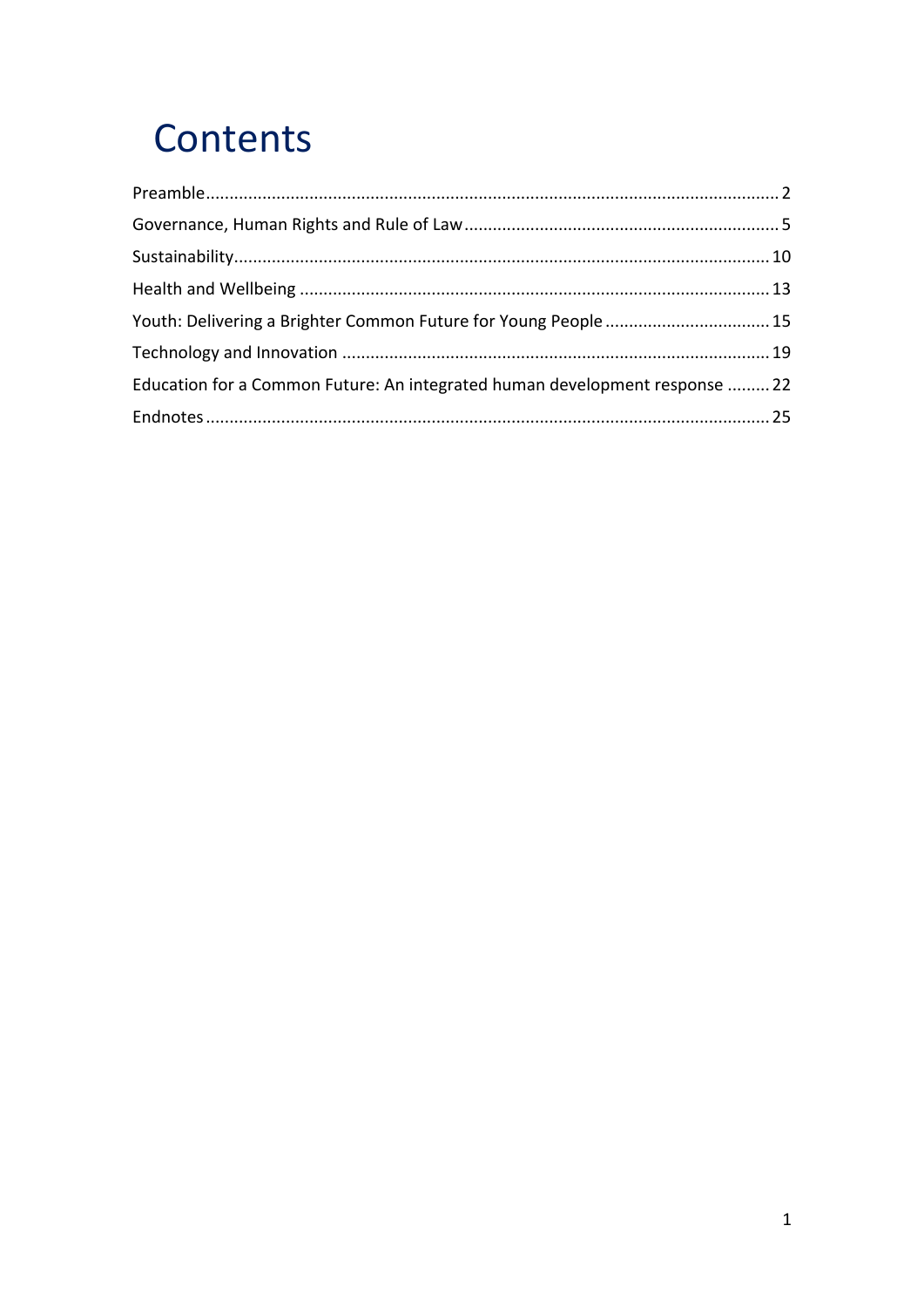### Preamble

Commonwealth Organisations (COs) are pleased to present this considered analysis and recommendations on the CHOGM 2022 sub-themes under the overarching mission of *Delivering a common future: connecting, innovating, transforming*. The 'third pillar' of the Commonwealth (civil society and its institutions) stands alongside member states and Commonwealth inter-governmental organisations as core elements of the Commonwealth architecture. The process of achieving a consensus for this submission over a two-year period was open to all and enabled accredited organisations to participate, facilitated by the Independent Forum of Commonwealth Organisations (IFCO) working with the Secretariat Partnerships Office.

The Commonwealth faces an array of challenges. These require integrated responses rooted in agreed Commonwealth values. They offer an opportunity to show global leadership by helping to secure consensus between groupings of member states. Major challenges include co-operation on health and wellbeing (the pandemic has shown the speed at which rich countries can develop and deploy vaccines, but access to vaccines has been strikingly unequal); climate change and its intensifying impacts in rising sea levels, floods, drought, forest fires and depleted fisheries, which threaten small states, especially Small Island Developing States (SIDS) (yet the Commonwealth failed to speak with one voice at COP26 as they had at COP15); threats to freedom of expression, especially for journalists, human rights activists and academics; armed conflicts and fleeing refugees and migrants; setbacks to gender equality; rapid urbanisation; and health risks from lifestyle changes.

The war in Ukraine and other ongoing conflicts have long-lasting impacts on global multilateral frameworks, economic development, food security and migration flows, among other consequences. We call on member states to demonstrate their commitment to international peace, security, democracy, and the human rights of all people. We support the Secretary General's call for a cessation of Russian aggression and we call on member states to demand respect for the territorial integrity of all UN member states, to demand an end to violence against civilians, to support humanitarian efforts, and to coordinate security monitoring to prevent incidents of exploitation and trafficking of persons.

Commonwealth Organisations offer resources and initiatives to address some of these challenges. Particular initiatives and collaborative projects undertaken by COs are highlighted throughout this document and contribute in a remarkably cost-effective way. Yet there are limited resources available to them. Commonwealth Organisations – the 'third pillar' of the Commonwealth -- can aid new initiatives in these and other areas but require improved support infrastructure and resources to be able to do so.

The shared values outlined in the Commonwealth Charter need reaffirmation and implementation. COs emphasise in all their recommendations and activities gender equity and the need to address Commonwealth citizens of all ages so that developmental needs of young children, youth and the needs of the elderly should be assumed as embedded in all recommendations, as should the rights of women and marginalised groups (e.g. LGBTI+, persons with disabilities).

In this submission, COs address the sub-themes of CHOGM, while recognising that these are interdependent issues. Our recommendations have at their heart the desire for a more equitable Commonwealth that reaffirms its core values.

*Governance, Human Rights and Rule of Law* are fundamental to the Commonwealth Charter. The Commonwealth has the opportunity to show global leadership in the protection and promotion of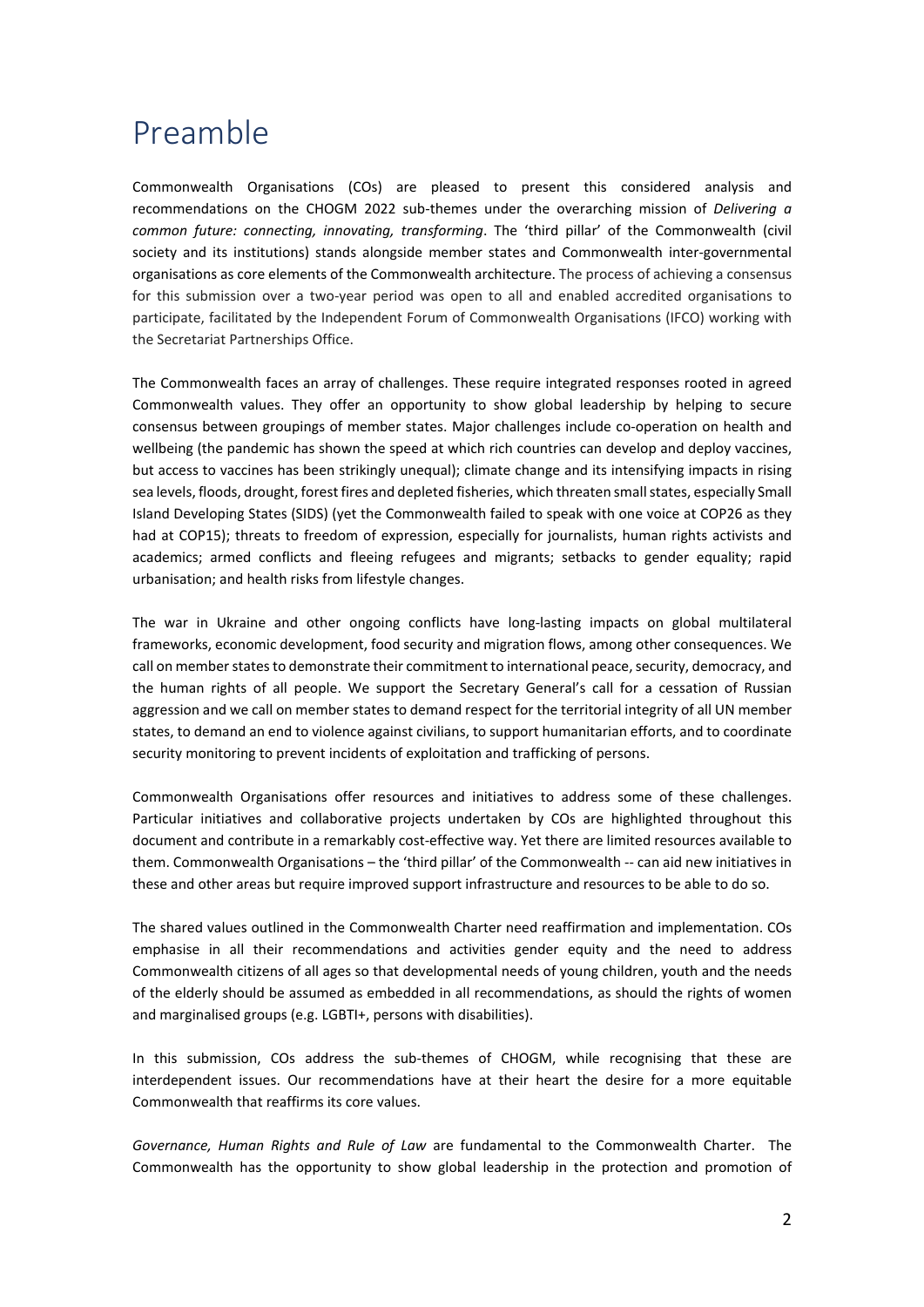fundamental rights and democratic values. CHOGM 2022 is built upon the foundation of these shared commitments which are enshrined in the Commonwealth Charter, Commonwealth (Latimer House) Principles, and the 2030 Agenda for Sustainable Development. These are roadmaps for the implementation of the Commonwealth's fundamental values, in line with the mission of *Delivering a Common Future* for its peoples. Around the world, civil society has come under attack, evident in crackdowns on peaceful protests; disruptions of digital spaces and internet access; intrusive surveillance; assaults on minority groups; restriction of free expression; and intimidation or detention of human rights defenders and journalists. The pandemic should not be used as an excuse to illegitimately restrict democratic freedoms and communications.

*Sustainability* appears more urgent in the face of the climate emergency, and yet more elusive as a result of the pandemic*.* 2020 marked the first increase in global poverty in recent memory. The interdependent impacts of the pandemic, climate change and violent conflict are having devastating effects on human health and hunger across the Commonwealth, in particular in Africa and small states. Intra-Commonwealth trade has fallen and the UN's Addis Ababa Action Agenda (AAAA) on financing development, off track before the pandemic, requires bold corrective action. The Commonwealth needs an integrated vision of recovery and resilience promoting good stewardship of the environment and a green new deal, sustaining positive economic development, ensuring public health and wellbeing, delivering growing prosperity and income and gender equality within and between nations. Failure to take radical steps to address the unsustainable debt burden of poor countries and individuals will result in substantial social and political upheaval. There is a need to 'build back better', as highlighted at COP26, in terms of a circular economy, a Green New Deal, and changes to the trade regime such as the proposed ban on fishing subsidies. Green technologies and transitioning to renewable energy sources offer two pathways to energy and food security, alongside the Commonwealth's Blue Charter and Commonwealth Connectivity Agenda for Trade and Investment (CCA) and proposed Living Lands Charter.

*Health and Wellbeing* are key to global security and achieving the Sustainable Development Goals (SDGs). COs and partners are working to implement practical solutions and services to enhance health and wellbeing across the Commonwealth, including health care, research and development and lifestyle guidance. Lifestyle conditions and the incidence of interpersonal violence have different impacts across countries and groups. Differential access to, or take-up of vaccines leads to outbreaks of preventable infectious diseases. Yet COs have shown how major diseases (e.g. polio) can be eradicated.

*Young people* have been profoundly affected by the pandemic in respect of education losses, significant increase in youth unemployment, reduced social engagement and mental well-being. Many have been subjected to violence and abuse, including online sexual exploitation, while others have been hard hit by rising levels of poverty and widening inequality. A decade-worth of gains in human capital outcomes have been lost with long-term negative consequences for Commonwealth countries in respect of economic productivity, sustained inclusive growth and the ability to compete in the modern global economy. Countries also face persistent challenges in the youth labour market, as new technology, digitalisation and automation are rapidly changing the nature of work and require more highly skilled workers. Some groups of young people are marginalised, discriminated against or have special needs or vulnerabilities, such as young refugees or those on the move crossing international borders, young people with disabilities, orphans and young carers. Youth leadership development is essential for post-pandemic recovery, for achieving Agenda 2030 and to impact climate action and achieve gender equality. A resilient Commonwealth of equality, sustainability and prosperity needs to invest more in young people and assure their physical, mental and social well-being and safety and protection.

*Technology and Innovation* are now central to people's lives, transforming the way people produce, work, study, interact and live, and such changes have been accelerated by the pandemic. Some developing economies have been creative adopters of digital solutions, as mobile technology and banking has spread.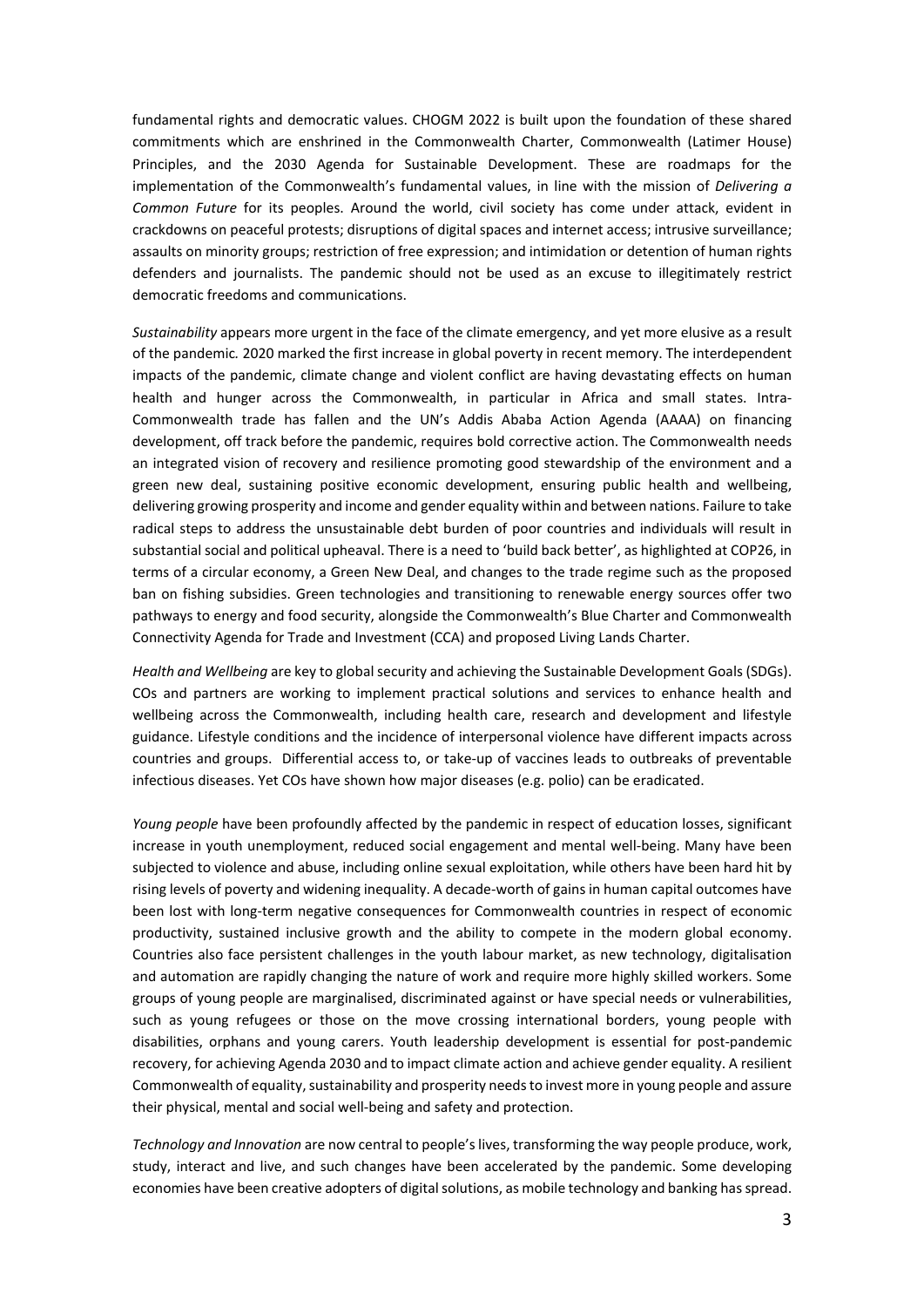Yet a deep digital divide remains, with unequal access across groups and geographies. These inequalities need to be addressed, as does governance of the web, as outlined in the Contract for the Web.

*Education* is integral to human development, the realisation of fundamental rights and freedoms, as well as to the transition to a green, circular economy to meet the SDGs, and must necessarily be part of the focus of CHOGM and of an interconnected Commonwealth approach to pandemic recovery, leaving noone behind. Commonwealth Education COs play an indispensable role in supporting meetings of the Education Ministers and can provide a valuable resource for post-COVID recovery programmes and plans of action. COs strongly recommend that the Commonwealth Secretariat restore staffing and resources to support Health and Education for their roles in post-pandemic recovery.

Partnerships are key to delivering a better common future for the people of the Commonwealth in this challenging global context of increased conflict, pandemic recovery, and limited resources. There are many examples of close co-operation and productive joint projects between Commonwealth Organisations and the Secretariat. Commonwealth Organisations welcome joint work to develop a consistent approach to partnership working, such as a new Charter for Engagement between Commonwealth IGOs and the accredited organisations, defining expectations and providing guidelines for co-operation, including agreed principles and procedures for access to Commonwealth Ministerial meetings.

Commonwealth Organisations have found the process of creating this submission a vital contribution to our own collaborative and inter-agency working and partnership. The broad approach set out in this document is strongly endorsed. However, some of the recommendations go beyond the agreed policies of some COs which do not necessarily endorse every recommendation. Commonwealth Organisations are willing partners in our shared endeavour to create a Commonwealth for all which leaves no one behind.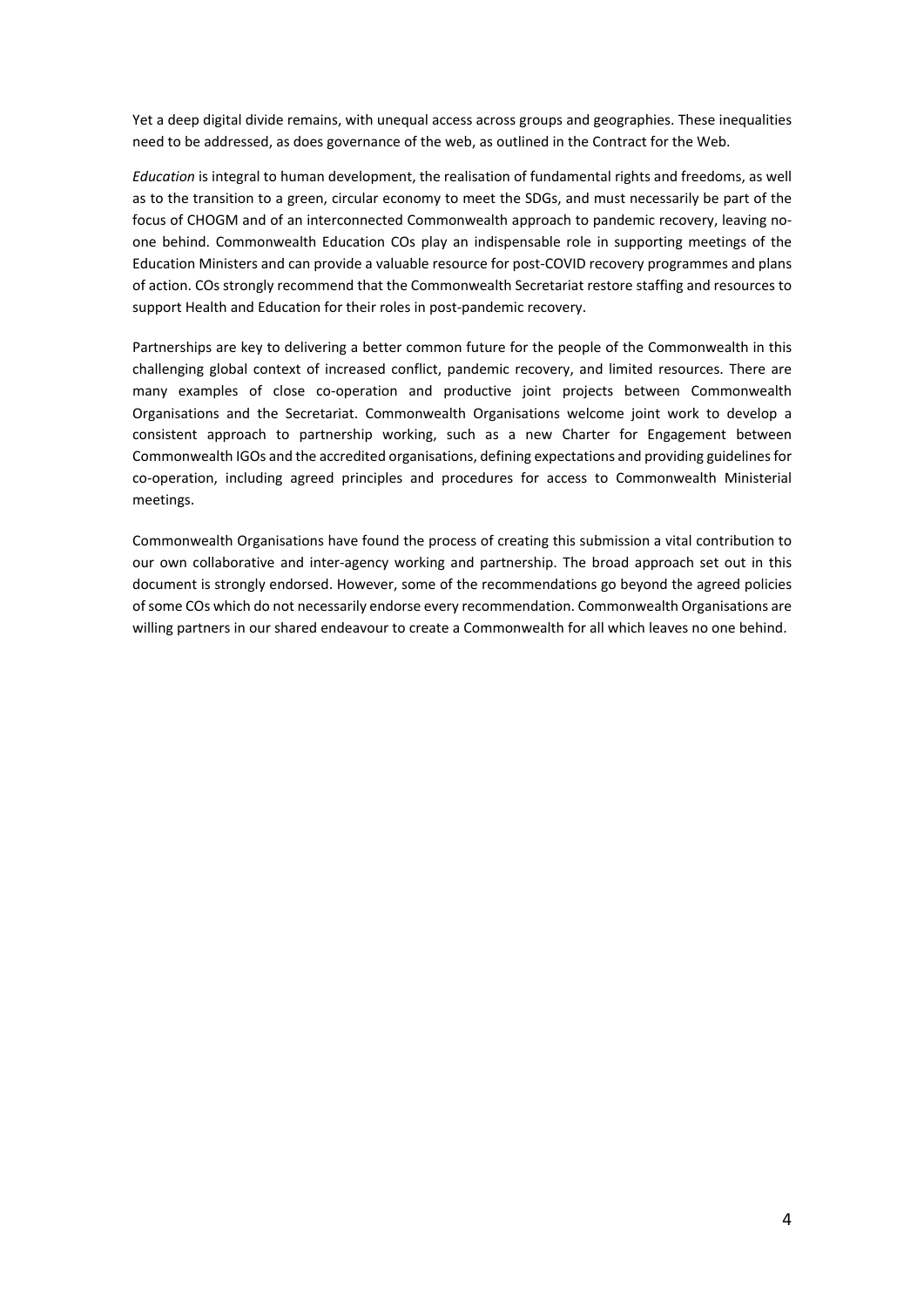## Governance, Human Rights and Rule of Law

Against the rise of populism and threats to multilateral cooperation and global peace, the Commonwealth must stand to show global leadership in the protection and promotion of good governance, rule of law, fundamental rights, and democratic values. CHOGM 2022 is built upon the foundation of these shared commitments which are enshrined in the Commonwealth Charteri , Commonwealth (Latimer House) Principlesii, and the 2030 Agenda for Sustainable Development. These are more than merely inspirational commitments - they are roadmaps to implementation of the Commonwealth's fundamental values. In line with the mission of *Delivering a Common Future* for its peoples, Commonwealth governments must adhere to the principles of good governance and rule of law in order to realise the Commonwealth's shared goals of peace and prosperity for all.

#### **RECOMMENDATION 1**

*Civil Society and the Impact of Covid-19***:** Around the world, the rights and freedoms of civil society have been curtailed through crackdowns on peaceful protests, disruptions of digital spaces and internet access, intrusive surveillance technology assaults on minority groups, restriction of free expression under 'fake news' laws, and intimidation or detention of human rights defenders and journalists.<sup>iii</sup> Exacerbating these restrictions, the Covid-19 pandemic has led to some exceptional government responses which have been used as a pretext for even greater clamp-downs on sectors of civil society, concentration of power in executive branches of government, and a reduction in democratic and judicial oversight.

We call on Commonwealth Heads of Government to:

- Promote and protect the rights and work of civil society organisations and human rights defenders, by safeguarding civic space and removing barriers which prevent civil society from upholding rights and empowering marginalised groups.
- Ensure that the rule of law, good governance and democratic principles are respected by all institutions across the Commonwealth whether in times of crisis or not, through judicious use of emergency powers and the implementation of adequate safeguards against limiting human rights on grounds of national security or health.

#### **RECOMMENDATION 2**

*Strengthening CMAG***:** Commonwealth organisations are concerned about growing divergences from the values enshrined in the Commonwealth Charter and lack of adherence to those values.

We call on Commonwealth Heads of Government to:

- Strengthen the role of the Commonwealth Ministerial Action Group (CMAG) to ensure the principles of the Commonwealth Charter are upheld.
- Ensure CMAG fulfills the expanded brief it was given in 2012 to respond to threats to civil society and the media, and to the three freedoms of expression, association and assembly.

#### **RECOMMENDATION 3**

*Democracy and Good Governance, including strengthening of institutions***:** In view of commitments under the Commonwealth Charter to the rule of law as an essential protection and to maintaining the integrity of the roles of the Legislature, Executive and Judiciary<sup>iv</sup>, we call on Commonwealth Heads of Government to:

Uphold the doctrine of separation of powers by continuing to support the implementation of the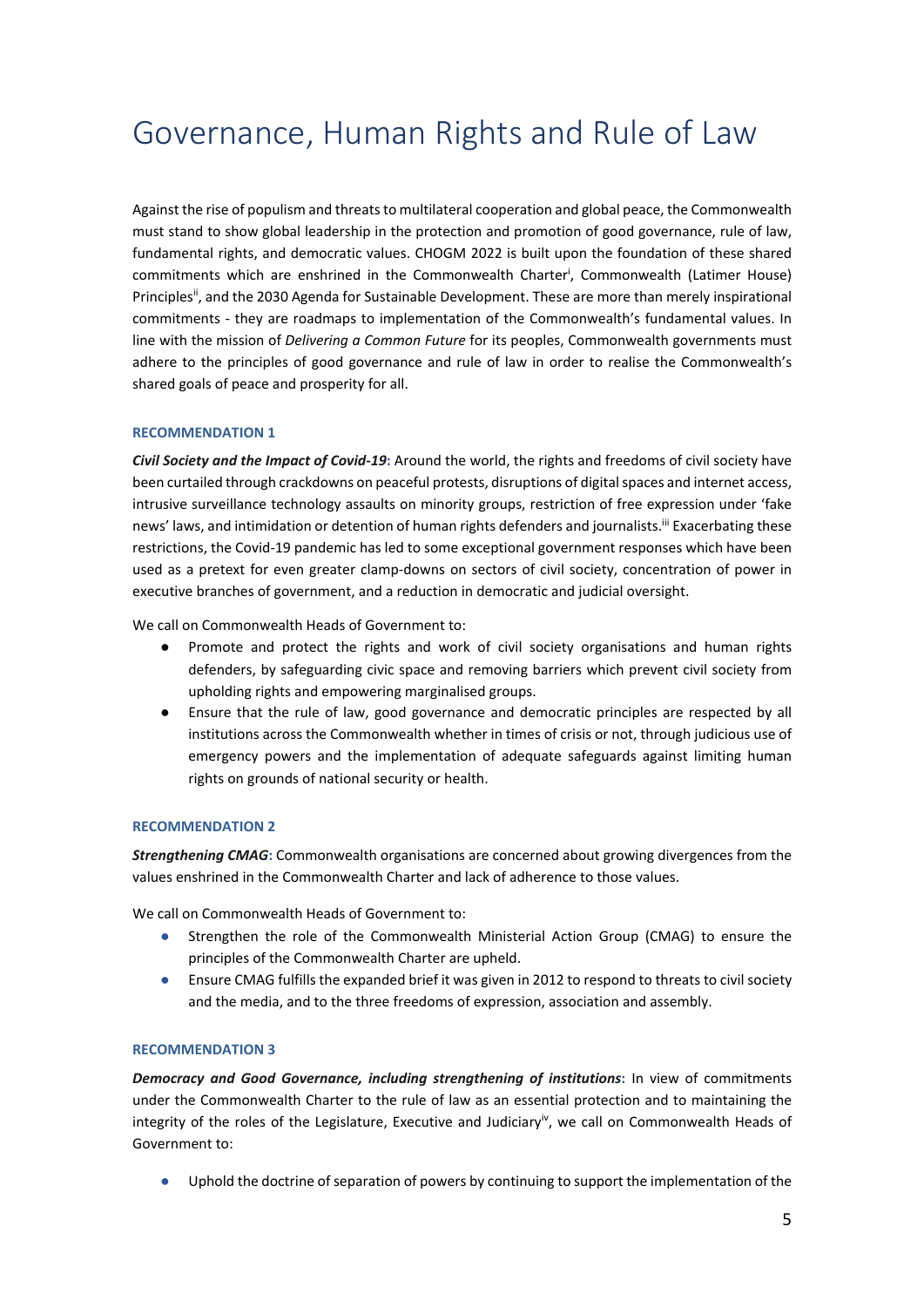Commonwealth (Latimer House) Principles, including through the roll out of the Latimer House Principles toolkit,<sup>v</sup> encouraging greater use of the Commonwealth Parliamentary Association (CPA)'s Model Law for Independent Parliaments, $y_i$  and supporting an independent judiciary and judicial appointment processes.

- Continue to promote Commonwealth fundamental values and best practice on democracy, through mechanisms such as the CPA's Recommended Benchmarks for Democratic Legislatures<sup>vii</sup>, and by strengthening the Commonwealth Secretariat's mandate to observe elections in line with the Revised Commonwealth Guidelines for the Conduct of Election Observation in Member Countriesviii.
- Ensure judiciaries are adequately resourced, in line with the Commonwealth Principles on Funding and Resourcing of the Judiciary<sup>ix</sup> to ensure access to justice, and uphold human rights and the rule of law.
- Promote the use of the Commonwealth Anti-Corruption Benchmarks<sup>x</sup> to guide states to reduce the risk of corruption in both public and private sectors.
- Ensure that legislatures have robust, independent and transparent mechanisms to hold Ministers to account.
- Noting the importance of properly drafted legislation so as to recognise and strengthen the Rule of Law, the utility and desirability of having a centralised legislative drafting office in each Commonwealth jurisdiction that is properly staffed with well-trained, experienced and competent legislative drafters, and the scarcity of experienced legislative drafters in many parts of the Commonwealth, particularly in smaller jurisdictions; ensure that the Commonwealth Secretariat is provided with adequate resources to build and enhance capability in legislative drafting through training and development programs, mentorship by experienced drafters and other forms of support, working with other expert bodies, such as the Commonwealth Association of Legislative Counsel (CALC).

#### **RECOMMENDATION 4**

*Freedom of Expression, Access to Information, and Media Freedoms***:** New restrictions on access to information and new powers to impose penalties for misinformation have compounded longer-term threats to media independence and the safety of journalists.<sup>xi</sup> These developments also underline the vital importance of the right to information (RTI). In 2018 the Commonwealth Working Group on Media and Good Governance developed the *Principles on Freedom of Expression and the Role of the Media in Good Governancexii* which complement the Latimer House Principles.

We call on Commonwealth Heads of Government to:

- Reaffirm their commitment to freedom of expression through peaceful, open dialogue and the free flow of information, including through a free and responsible media, as set out in the Commonwealth Charter.
- Recognise the vital importance of reliable information, which has been especially evident since the outbreak of the Covid-19 pandemic, guarantee the safety of journalists and uphold the critical role of independent media in promoting the public interest and protecting democratic and accountable government.
- Welcome the progress made by the Expert Working Group of member states in developing a set of media principles for the Commonwealth and look forward to considering them at the next CHOGM after their review and approval by Law Ministers.
- Ensure the adoption and effective implementation of right to information legislation in line with globally accepted legal frameworks and standards of good practice.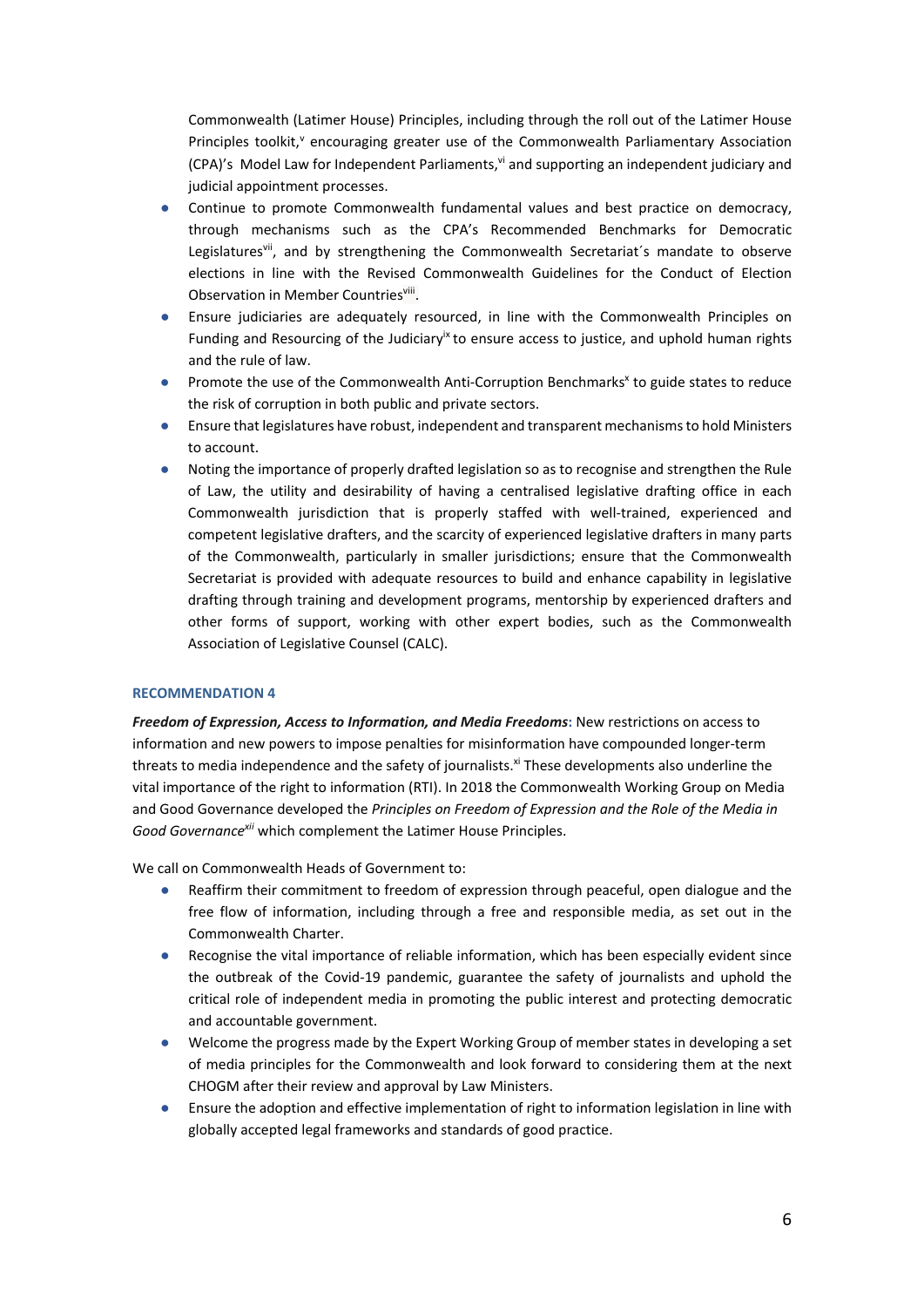*Non-discrimination and inclusion:* Eradicating discrimination, overcoming inequality and addressing prejudiced social norms is essential for building inclusive and prosperous societies that leave no one behind and ensure all citizens benefit from protection of the law. Collective and sustained efforts by civil society organisations have contributed to advancing equality and non-discrimination in policy and legislation.<sup>xiii</sup> However, many Commonwealth states have not reformed laws that criminalise, discriminate against, or fail to protect women, girls, LGBTI+ people, people with disabilities, and indigenous and other historically oppressed peoples. The Covid-19 pandemic disproportionately impacted on already-marginalised and vulnerable groups, especially women and girls. $x^{xy}$ 

We call on Commonwealth Heads of Government to:

- Update legislation to meet international human rights obligations including the repeal of laws criminalising same-sex intimacy, introduction of comprehensive anti-discrimination legislation, additional reproductive rights protections, and legislation to tackle harmful practices such as FGM/C.<sup>xv</sup>
- Ensure customary laws and religion exemptions do not contradict national laws as they relate to the rights of women, girls, LGBTI+ people, and indigenous peoples, particularly by ensuring that early, child and forced marriage is illegal for all.
- Implement the 2019 Women's Affairs Ministers' Meeting agreements to accelerate gender equality.<sup>xvi</sup>
- Commit to the free and full participation of women, LGBTI+ people, and people with disabilities and other marginalised groups in political processes. xvii

#### **RECOMMENDATION 6**

*Modern Slavery and Human Trafficking:* One person in 150 in the Commonwealth is living in modern slavery. Of the 40.3 million people enslaved globally, including 24.9 million in forced labour and 15.4 million in forced marriages, approximately 40% reside in the Commonwealth. The Commonwealth Human Rights Initiative (CHRI) and the Commonwealth 8.7 Network<sup>xviii</sup> have collectively raised awareness about rising levels of modern slavery and human traffickingxix. Despite commitments to SDG Target 8.7 in the 2018 CHOGM Communiqué<sup>xx</sup>, progress to tackle modern slavery in the Commonwealth is slow, and the Covid-19 pandemic has reversed progress and driven exploitation further underground.

We call on Commonwealth Heads of Government to:

- Commit to redoubling efforts to meet SDG Target 8.7, including reiterating the need for timely, proactive and effective measures to address forced labour, end modern slavery and human trafficking, and secure the prohibition and elimination of the worst forms of child labour, including the lawful recruitment and use of child soldiers, and by 2025 end child labour in all its forms.
- Ratify and implement relevant outstanding international agreements, including the ILO's Protocol of 2014 to the Forced Labour Convention, $x^{xi}$  and align national legislation with international norms, ensuring all forms of exploitation are criminalised, laws are enforced and penalties are appropriate.
- Improve cross-border collaboration and data-sharing on modern slavery and human trafficking, including strenghtening international cooperation agreements and collaborative initiatives with member states, international organisations and civil society.
- Ensure all responses to modern slavery and human trafficking are informed by the meaningful participation of survivors, and survivors are provided opportunities to engage in such efforts on their terms.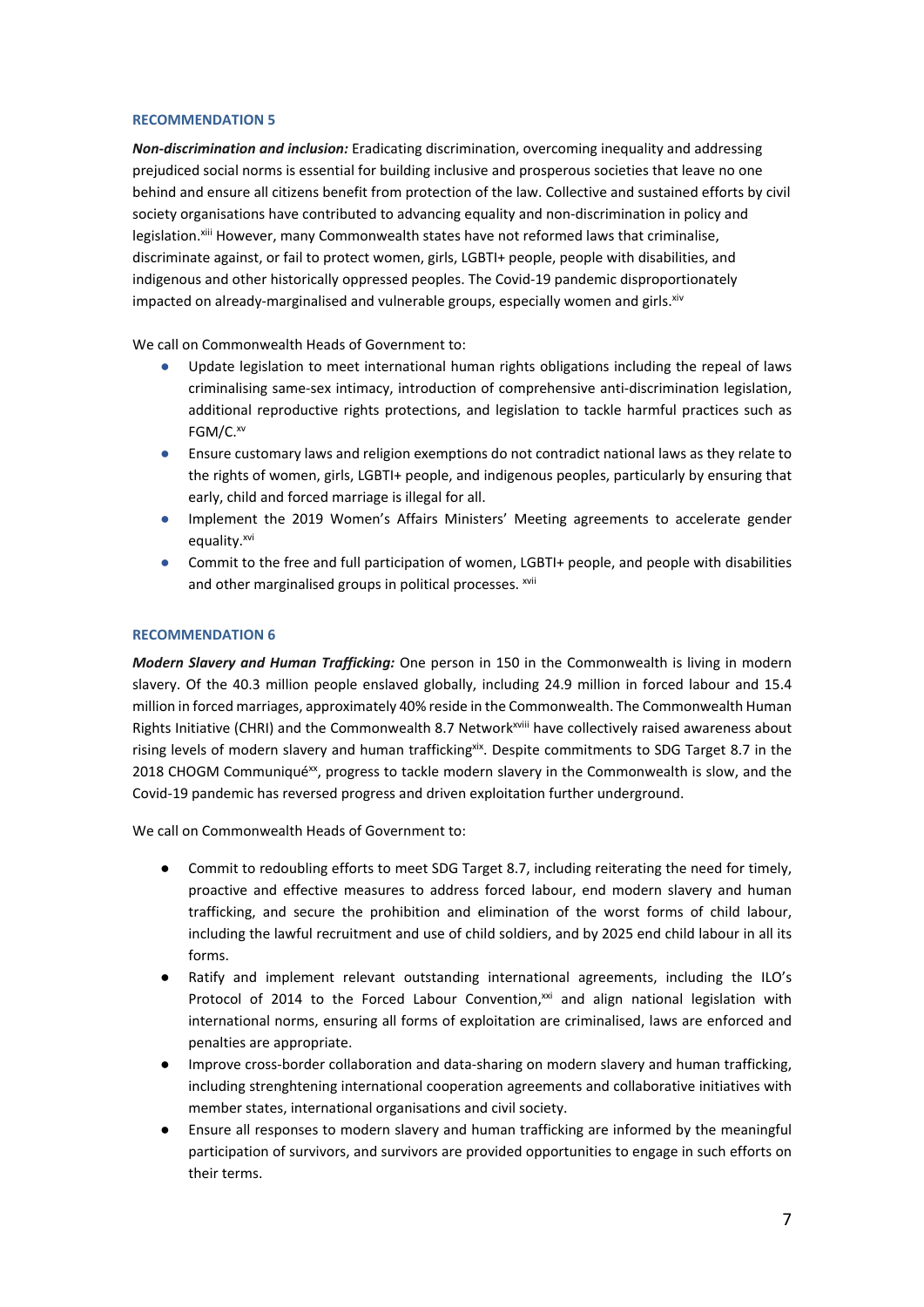● Strengthen the evidence base on modern slavery and to support efforts to share good practices.

#### **RECOMMENDATION 7**

*Safety and Protection of Children***:** Every child has the right to be protected from all forms of violence, as enshrined in the UN Convention on the Rights of the Child. The Covid-19 pandemic has exacerbated existing drivers of violence against children and child sexual exploitation, and increased opportunities for abusers, off- and online. The CommonProtect<sup>xxii</sup> legal reform initiative is a Commonwealth partnership to identify necessary improvements to existing national laws, including extra-territorial legislation. Meeting SDG Target 16.2 by ensuring children's safety and protection from abuse, exploitation, trafficking and all forms of violence must be a Commonwealth priority.

We call on Commonwealth Heads of Government to:

Become parties to the Hague Convention 1996xxiii, which covers civil measures of protection concerning children, including establishing co-operation between the authorities of the Contracting States; and to the Lanzarote Convention<sup>xxiv</sup> for Protection of Children against Sexual Exploitation and Sexual Abuse (CSEA) which requires criminalisation of all kinds of sexual offences against children; ensure that all Commonwealth states ratify ILO Convention 138 as they have Covention 182, and strengthen legal and protective systems to support child survivors, prosecute perpetrators and prevent CSEA offences.

#### **RECOMMENDATION 8**

*Access to Justice:* Access to justice is critical for the realisation of human rights and the reduction of inequalities. Across the Commonwealth, the resistance to reforming police systems into a professional, accountable, and responsive service fully trained in upholding human rights and enforcing anti-corruption measures persists. The Covid-19 pandemic further exposed deficiencies in police practices including the of disproportionate and arbitrary use of force, on the grounds of enforcing lockdowns and curfews , for example, documented in India by the Commonwealth Human Rights Initiative (CHRI)<sup>xxv</sup>. The ability of people to physically and financially access courts and legal remedies to secure their rights was also impacted by the pandemic and emergency legislation, which was exacerbated by the lack of adoption by the majority of Commonwealth States of an effective state funded legal aid system.

Access to justice also means access to effective alternatives to publicly funded court proceedings or arbitration such as mediation for resolving legal disputes. In November 2019 the Commonwealth Law Ministers conference in Colombo endorsed a Report on Arbitration<sup>xxvi</sup> for inter-Commonwealth business disputes. Support for mediation as an integral part of civil justice is also required, particularly since the opening for signature on 7 August 2019 of the Singapore Convention on Mediation.

Despite the existence of international and domestic standards,<sup>xxvii</sup> the realisation of the rights of prisoners in the Commonwealth remains unfulfilled. Only 18 Commonwealth countries have a prison occupancy rate of less than 100 percent. The proportion of pre-trial detainees is over 50 percent in 11 Commonwealth countries.<sup>xxviii</sup> Prisons are at high risk for Covid-19 outbreaks due to the infeasibility of physical distancing and lack of adequate health and hygiene provisions. States must implement effective measures to ensure equal access to justice for all.

We call on Commonwealth Heads of Government to:

 $\bullet$  Uphold the absolute prohibition against torture and all forms of ill-treatment. $x$ ix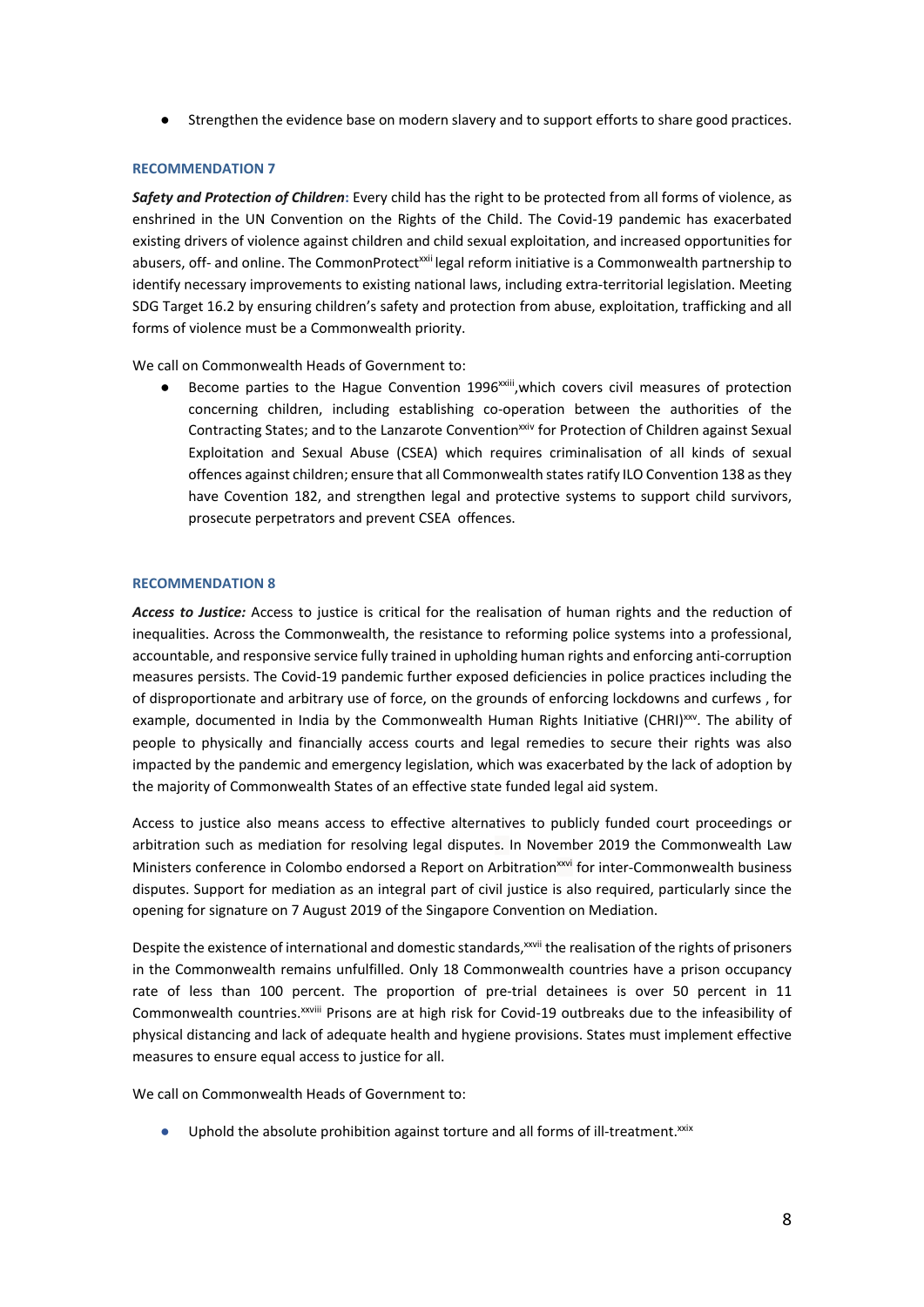- *Police Reform*. Ensure police adherence to human rights obligations by adopting progressive legislation and provisions for adequate training; strengthening oversight of the police including through independent complaints bodies and effective prosecution for police misconduct.
- **Arbitration and Alternatives to Court.** Ratify the Singapore Convention on Mediation<sup>xxx</sup> to ensure agreements reached in mediation can be readily enforced in cross-border disputes.
- Adopt a robust state funded legal aid system to promote equal access to justice for all.
- *Prison Reform and Pre-trial Detention.* Strengthen internal and external monitoring of prisons to ensure conditions adhere to basic human rights principles; and address overcrowding in prisons by reducing pre-trial detention rates.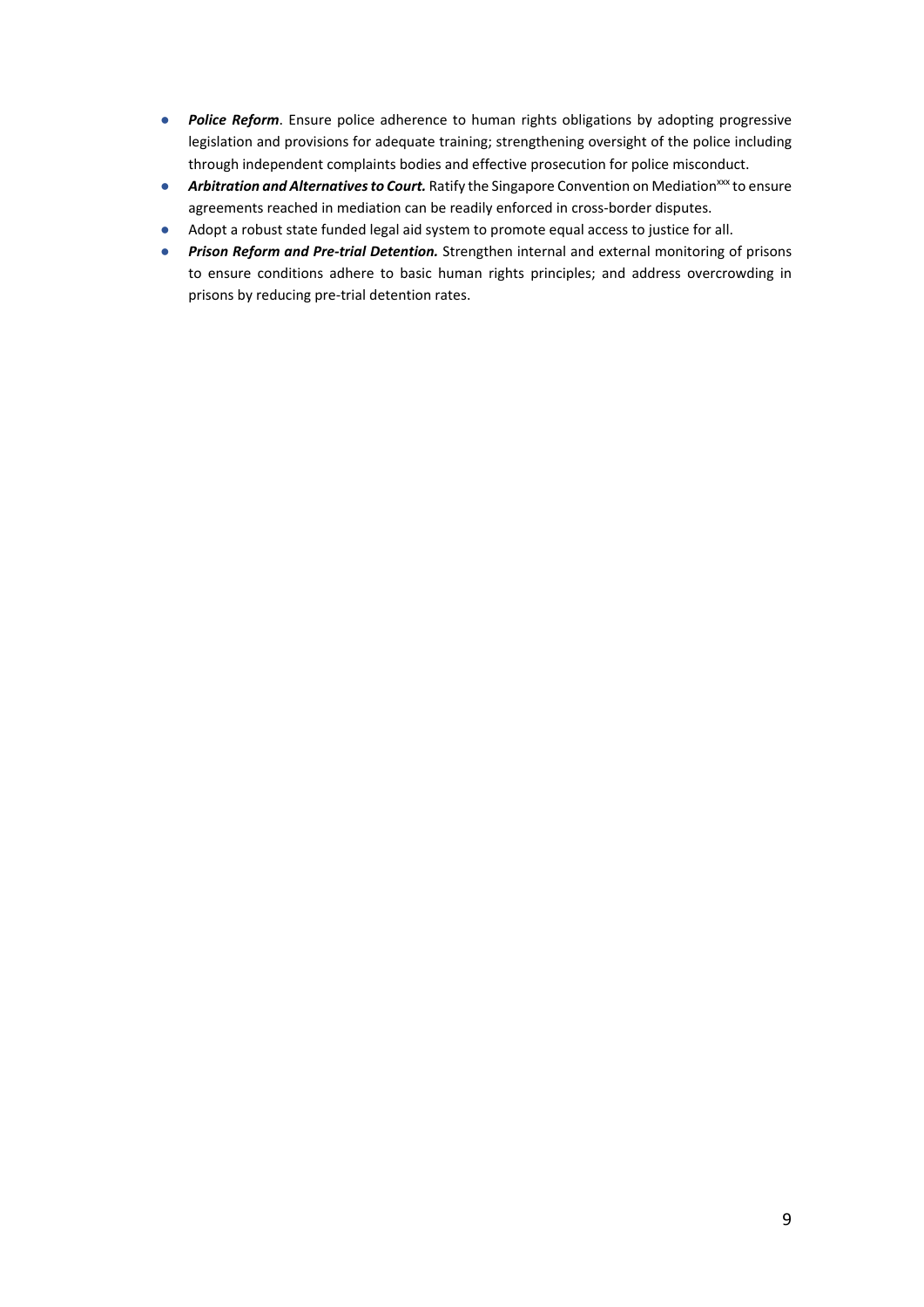### Sustainability

Commonwealth societies are facing fast changing national, regional, and international landscapes marked by a fractured global economy and rapid socio-economic and political shifts, as well as deepening inequality and heightened vulnerabilities. The global pandemic, together with deepening threats from climate change and food and energy insecurity and accelerating technological changes, are exposing the fragility and unsustainability of the global environmental and economic system. To adequately address these challenges, it is necessary to implement new approaches that consider the needs of all segments of Commonwealth societies, particularly small and developing states. The Commonwealth needs an integrated vision of recovery and resilience promoting good stewardship of the environment and a green new deal, establishing new pathways to environmentally sustainable long-term economic growth, to build resilience, to eradicate inequality and poverty, and to ensure public health and wellbeing.

From COP26, the implementation of green technologies and the transition to renewable energy sources offer a way forward. Both are capable of increasing productivity and growth, improving market access and integration in regional and global value chains, and of achieving energy and food security and sustainability for Commonwealth developing countries and citizens. Alongside the Commonwealth's Blue Charter and the Commonwealth Connectivity Agenda for Trade and Investment (CCA), they are also capable of building resilience, improving sustainable livelihoods for vulnerable communities – particularly those most dependent on natural resources, supporting regional integration and enhanced transparency, and empowering women. Improving data and informatics management, as well as access to data visualisation tools, particularly for agriculture and fisheries but also health and professional services, can amplify the impact of these pathways and should be at the core of the Commonwealth's work going forward.

Commonwealth Organisations (COs) are increasingly well positioned to support Commonwealth governments and stakeholders with harnessing trade for sustainability by achieving the expansion of Commonwealth trade envisioned by the CCA by localising the Sustainable Development Goals (SDGs). COs can also collaborate by accelerating and expanding access to data and artificial intelligence related to trade, biodiversity, climate and environment, and to digitalization and the use of informatics; by playing meaningful roles in sharing knowledge, strengthening collaboration and convening networks; and by fostering the economic and social empowerment of women.

Developments since the 2018 CHOGM in London need to be acknowledged and accelerated. This includes addressing gender barriers preventing women from fully participating in the economy and international trade. An analysis of 73 trade agreements by ITC revealed that 67% of the agreements have 'limited' gender responsiveness and about 40% make no explicit reference whatsoever to gender. That said, some Commonwealth countries including the UK, Australia, New Zealand and Canada are now showing leadership by adding gender provisions to new FTAs and while this is welcomed, language needs to be stronger and clearer and include areas such as procurement, promoting financial inclusion, fostering women's entrepreneurship, and supporting economic opportunities for diverse groups of women in trade and investment.

The CCA includes a commitment that 'member countries will mainstream inclusive and sustainable trade as a cross-cutting issue' and leveraging trade and investment for inclusive and sustainable growth was a major discussion topic at the 2019 Commonwealth Trade Ministers Meeting. However, it remains unclear how the CCA is taking such an approach.

We therefore call on Commonwealth Heads of Government to adopt the following recommendations: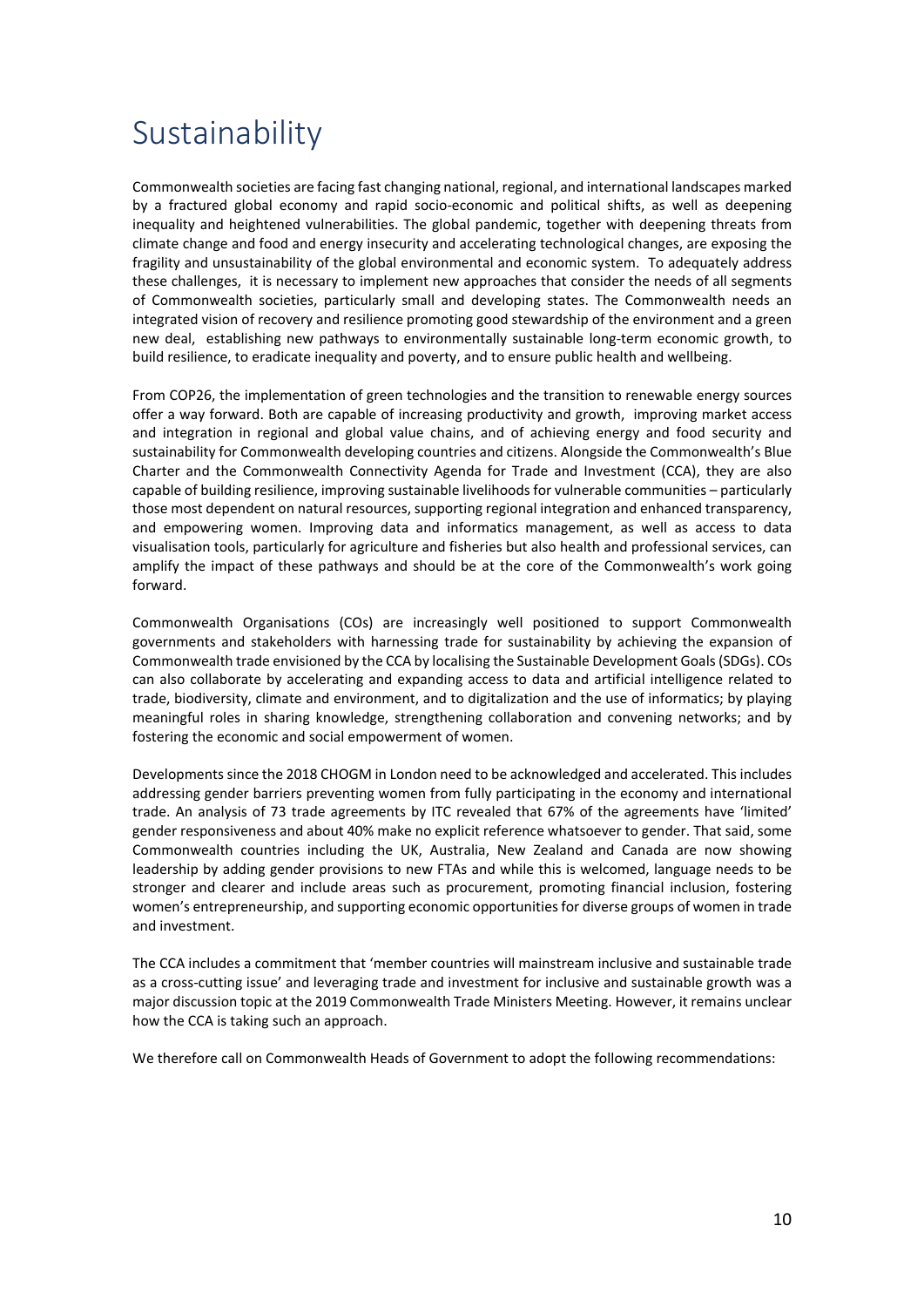#### *Renew and reaffirm international climate commitments*

We urge Commonwealth states to:

- Commit to the objectives of the Commonwealth Climate Change Declaration and the Paris Agreement.
- Raise the ambition of Nationally Determined Contributions under the Paris Agreement with the ambitions consistent with the 1.5 degrees target.
- Renew commitments to climate and technological solutions under the Commonwealth Climate Change Declaration that promote development, sustainable manufacturing, effective transition to low-emission economies, and cleaner, more affordable and renewable energy sources.
- Continue working on the Curriculum Framework for Sustainable Development<sup>xxxi</sup>' which includes a commitment to formal and informal lifelong education for developing the awareness and skills needed to meet climate and biodiversity commitments.

#### **RECOMMENDATION 2**

#### *Protect livelihoods and natural resources related to the blue economy*

We urge Commonwealth states to:

- Protect fisherfolk livelihoods, marine biodiversity, and inshore fishing grounds.
- Regulate industrial fishing and deep-sea mining.
- Support the regeneration of coastal environments.
- Ensure trade agreements promote sustainable development and climate change mitigation, adhere to climate-friendly environmental policies and standards, and remove trade-distorting agricultural and fisheries subsidies.
- Promote diversification in tourist-dependent Small Island Developing States (SIDS) economies.

#### **RECOMMENDATION 3**

#### *Promote supply chain transparency*

We urge Commonwealth states to:

- Disclose carbon emissions and biodiversity impacts in supply chains.
- Ensure universal labour standards and promote safe and healthy working conditions, with supply chains that are free from contemporary forms of slavery.
- Take a lead on creating policies that protect the rights of migrant workers.
- Hold businesses to account through periodic independent, rigorous, and transparent supply chain audits.
- Implement mechanisms and regulatory frameworks based on mandatory due diligence to promote respect for human rights and the environment.

#### **RECOMMENDATION 4**

#### *Take a gender-responsive, equitable, and sustainable approach to trade, development, and economic growth*

We urge Commonwealth states to: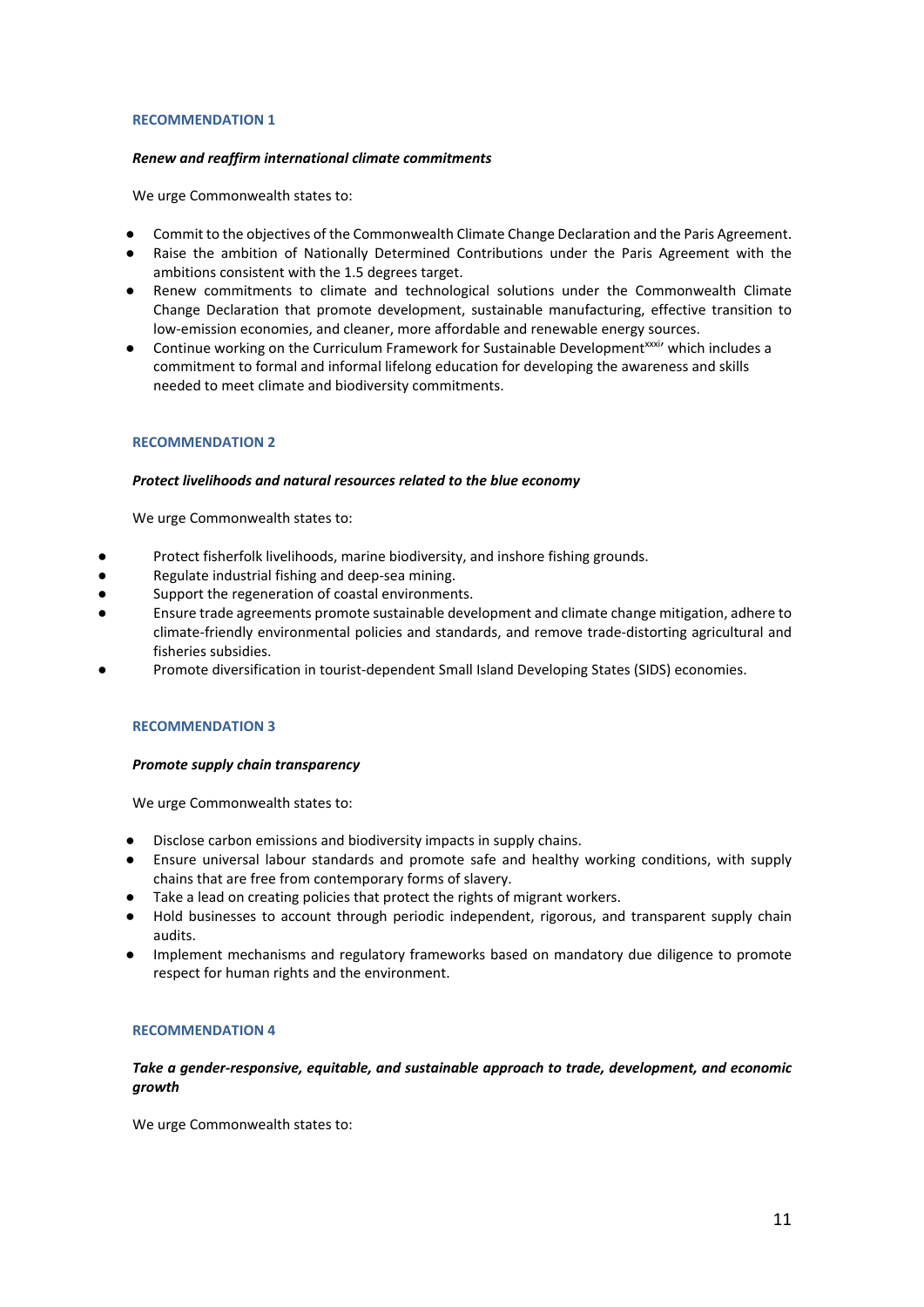- Strengthen the 2018 CHOGM commitment to 'take a gender-responsive approach to the development of trade policy' by strengthening women's voice and agency in trade policy formulation and in multilateral trade negotiations.
- Make more systematic and widespread use of gender impact assessments in decisions about trade to mainstream gender and consider wide-ranging gender-differentiated impacts.
- Systematically collect and collate accessible, comparable and measurable gender-disaggregated trade data.
- Ensure women's participation in the development of standards and conformity assessments.
- Adopt the ITC's Ten policy recommendations (2020) for mainstreaming gender in Free Trade Agreements with model clauses.
- Target Aid for Trade for women's economic empowerment.
- Support trade promotion organisations, women's business associations, and youth through inclusive trade missions.
- Close the gender digital divide, advance the use of e-commerce, and empower women entrepreneurs in the digital economy to close gender gaps in low- and middle income countries.
- Provide access to finance from existing and emerging areas so women and youth can start and grow their businesses.
- Prioritise and leverage government and private procurement to use diverse suppliers, including women-owned businesses who currently secure less than 1% of contracts.
- Renew commitment to a multilateral, rules-based trading system to reduce poverty and promote women's economic empowerment.
- Ensure International Financial Institutions and the private sector play a key role in addressing existing debt and global financing needs to build productive capacity for enhanced trade flows.
- Focus on trade-related capacity building especially in growing service sectors to enhance competitiveness and participation in local, regional, and global supply and value chains, while harnessing opportunities for 'Born Global' firms.

#### *Recognise the value of Commonwealth Organisations (COs) and the role they play in sustainability*

We urge Commonwealth states to:

- Recognition of the aggregate value that COs bring to address the myriad sustainable development challenges faced by Commonwealth countries, communities, and stakeholders.
- Embrace COs as viable partners in helping to build economic resilience and achieve sustainable development goals.
- Support the implementation of new measures to ensure that the work of international organisations and development agencies take on more of a Commonwealth face.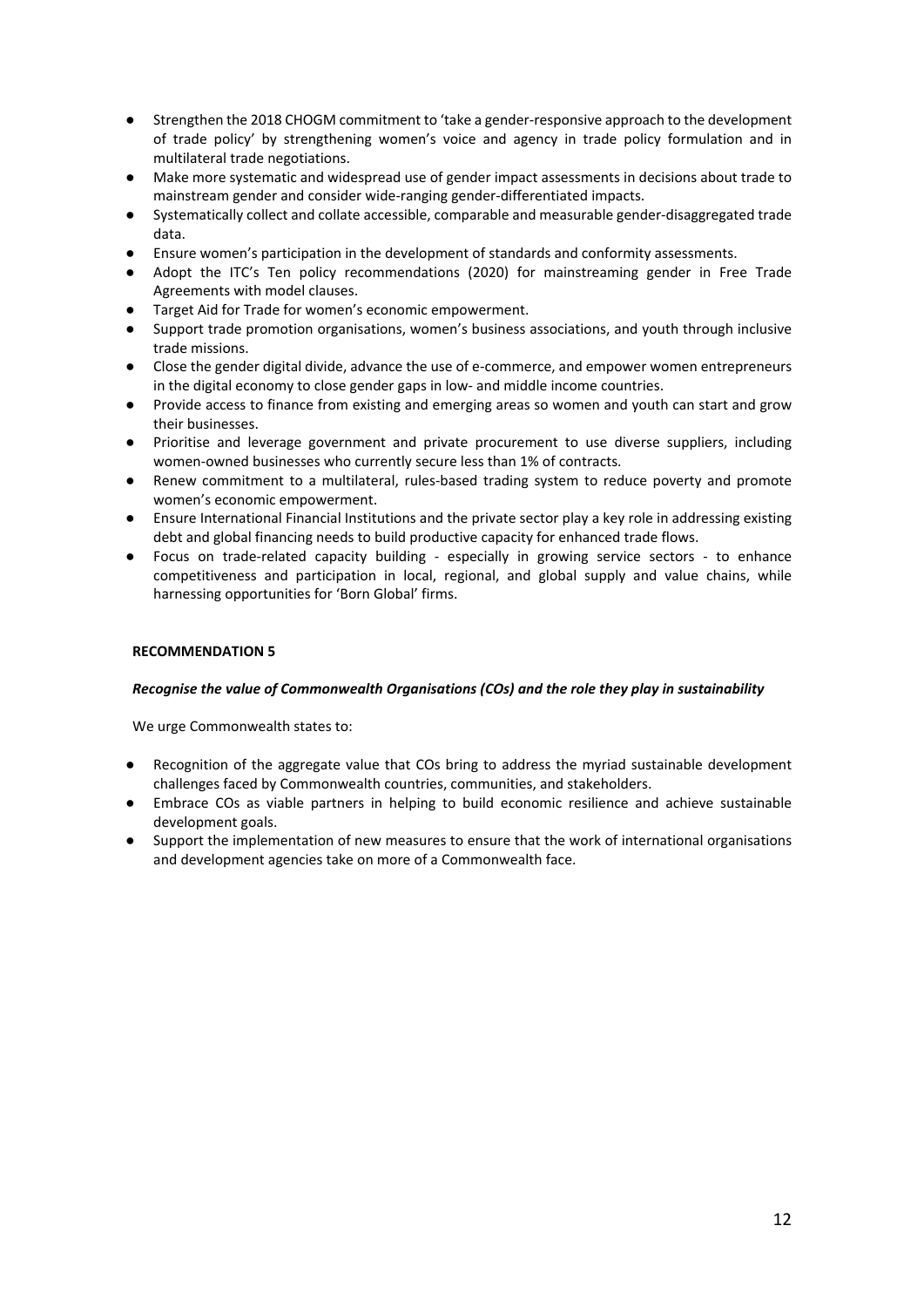# Health and Wellbeing

Commonwealth Accredited Organisations (COs) share a deep commitment to health and wellbeing as a key component of global security and achieving the Sustainable Development Goals. COs and partners are already actively working to enhance health and wellbeing, working together and also with Commonwealth institutions to implement practical solutions and services to enhance health and wellbeing across the Commonwealth.

COVID-19 has highlighted and exacerbated pre-existing health and social inequalities with significant impacts on the health and wellbeing of peoples of all ages across the Commonwealth. There has been a differential impact of COVID-19 between and within countries and groups, adversely affecting those already marginalised and/or socially disadvantaged. Health conditions, particularly non-communicable diseases as a result of, or exacerbated by, lifestyle circumstances or choices such as obesity, diabetes and heart conditions, alongside social factors such as sexual and gender-based violence, are affecting growing numbers in all parts of the world with a significant social and financial impact. Outbreaks of infectious disease have increased as fewer children are reached with routine immunisations against vaccine preventable diseases due to competing demands on health workers and increased vaccine hesitancy by families. The success in reducing health threats, for example the malaria, HIV and polio campaigns, shows what is possible, but also underlines the risk of reversal.

#### **RECOMMENDATION 1**

*Commonwealth Heads of Government confirm their support for the Helsinki Statement on Health in All Policiesxxxii and actively embrace the WHO 'One Health' approachxxxiii of addressing human health, environmental health and animal health so that action is coordinated and integrated across all sectors.*

The interdependency of health and wellbeing have been clearly exposed by the pandemic as has the negative impact of: social inequalities; climate change; air pollution; loss of biodiversity; suboptimal living environments with inadequate housing, lack of access to clean water and sanitation; food insecurity and malnutrition; and insecure and unsafe work with inadequate occupational health and safety. Ultimately, human health and wellbeing depends on our ability to recognise and take action to mitigate present and future threats, which are pushing essential life systems to unsustainable limits. Making progress on climate change, on biodiversity loss, on access to potable water and essential food, and on ensuring sustainable urbanisation and liveable settlements, for example, will produce an enormous health dividend. The Commonwealth has considerable convening power and potential to take a strong stand and lead the world in these actions.

#### **RECOMMENDATION 2**

*Commonwealth Heads of Government strengthen the health section within the Commonwealth Secretariat with adequate personnel and resources to coordinate and lead the Commonwealth response to COVID-19 and other current and emerging health issues, coordinated and integrated across all sectors, particularly in relation to the health and wellbeing workforce and the increasing incidence of mental health issues.* 

In the past, the Commonwealth Secretariat maintained a dedicated health team which coordinated and built on Commonwealth accredited civil society organisation (CSO) networks and capacity to achieve common goals identified by Commonwealth Health Ministers. The health team within the Secretariat was dismantled in 2017, leaving minimal capacity to engage with CSOs, deliver Ministerial commitments or lead a Commonwealth response to critical health issues. The loss of a dedicated health section within the Commonwealth Secretariat has hindered the credibility of the Commonwealth in its response to the pandemic and its ability to represent and advocate for Commonwealth nations within international platforms. CSOs and partners call on Commonwealth Heads of Government to reinstate a dedicated health section within the Secretariat.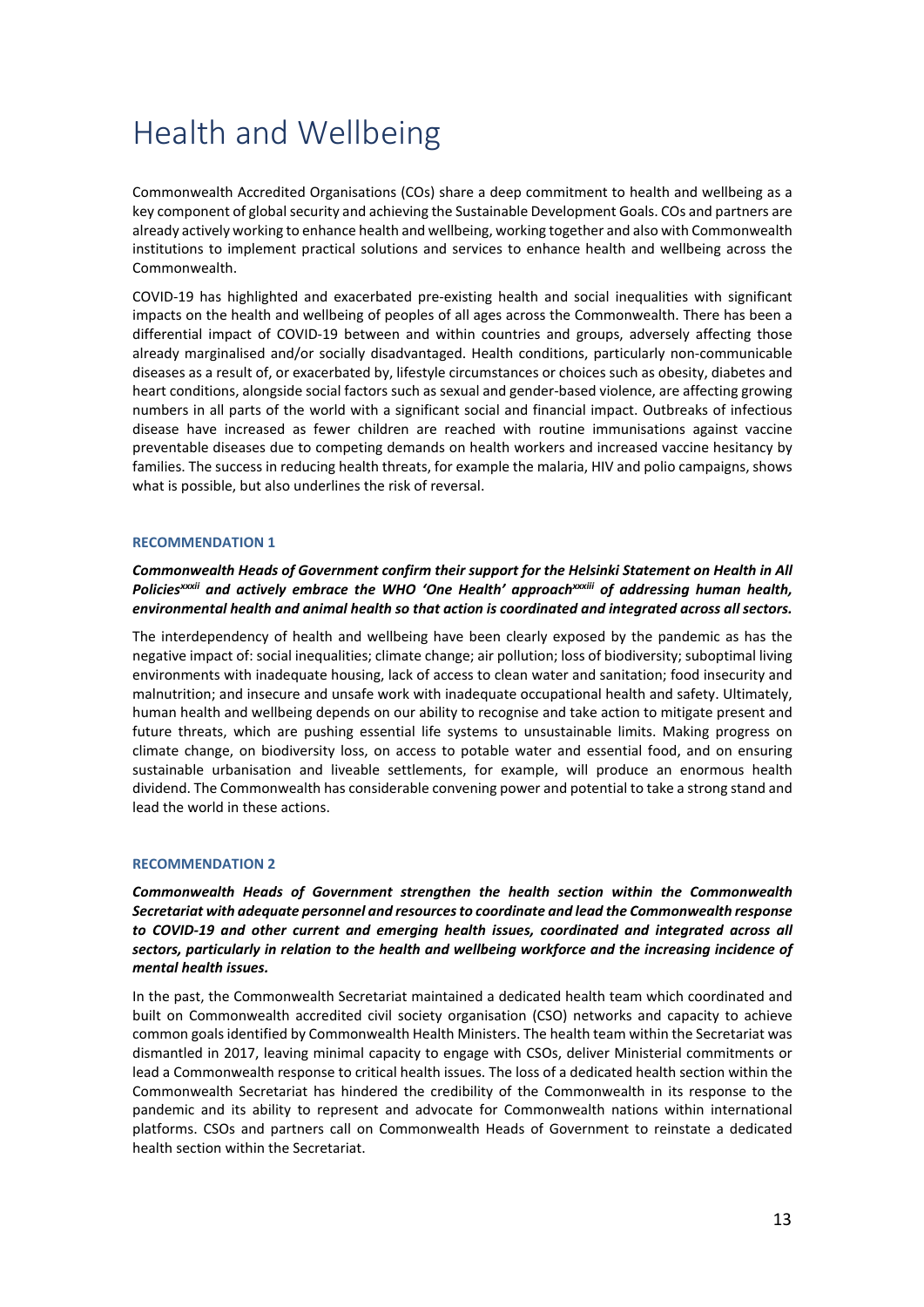The impact of the pandemic has created significant individual harm and stress for many of those working in essential health and social services. Commonwealth Heads of Government are urged, as a priority, to implement measures to support the existing health and social services workforce and address workforce shortages which are contributing to their distress.

Mental health services, legislation, policy and practice are under-developed in most Commonwealth countries resulting in considerable distress for individuals and families and lost productivity for states. The World Health Organisation (WHO) reports a 25% increase in the global burden of anxiety and depression as a result of COVID-19 and its 2020 Mental Health Atlas shows that governments worldwide spent on average just over 2% of their health budgets on mental health. There are significant economic benefits for states in addressing mental health issues. Commonwealth Heads of Government are urged to increase the percentage expenditure on mental health in health budgets to meet the increasing demand for mental health services.

#### **RECOMMENDATION 3**

*Commonwealth Heads of Government and their Health Ministers support and resource the promotion of equity in access to medicines and vaccines and formally supportxxxiv:*

- *(a) local manufacturing and the proposed temporary waiver of the TRIPS Agreement to enable more countries to fast track the production of large quantities of lower-cost COVID-19 vaccines; and*
- *(b) collaboration in sharing of pricing information to increase transparency and facilitate more informed price setting for medicines and vaccines.*

Access to medicines and vaccines is not equitable across the Commonwealth. This includes COVID-19 vaccines where many Commonwealth countries still do not have access to sufficient vaccines. During the COVID-19 pandemic many regions experienced shortages of essential medicines due to diverted supplies and as a consequence of closed borders and travel restrictions. Commonwealth governments failed to grasp the opportunity to demonstrate to the world the value of a Commonwealth of Nations by pursuing the equitable distribution of vaccines among and between Commonwealth countries*;* vaccination rates range from 3% in low-income Commonwealth countries to 92% in high income Commonwealth countries (March 2022). Unequal distribution of vaccinations constitutes discrimination and frustrates the achievement of the Sustainable Development Goals (SDGs). Until everyone is protected, the virus will continue to mutate and spread across borders.

There is global variation in how much countries pay for medicines and vaccines. How prices are set in each country is often unclear and impacted by a number of factors, including political arrangements, trading deals with industrial partners, costs of regulatory processes in different regions and the corporate private sector drive for profit. Global databases to share pricing information can help countries understand what others have paid and ensure that price agreements are fair and equitable.

#### **RECOMMENDATION 4**

*Commonwealth Heads of Government develop and strengthen collaboration with concerned civil society organisations for a Commonwealth response to the UN Decade of Healthy Ageingxxxv and ensure the effective incorporation of the UN Convention on the Rights of Persons with Disabilitiesxxxvi into legislation, policy and practice that protects and promotes the rights of persons with physical or mental disability.*

The UN Convention on the Rights of Persons with Disabilities (CRPD) introduced a paradigm shift in the provision of services for people with physical, mental, intellectual or sensory impairments. People with disabilities have been disproportionately negatively impacted by the COVID-19 pandemic, which has exacerbated the lack of equity in all areas of their life including health, housing, education, employment and the exercise of their rights as equal citizens of the Commonwealth. COs request the Commonwealth Secretariat to develop a database of Commonwealth legislation pertinent to people with physical and/or mental disabilities and promote compliance with the CRPD. Additionally, in the UN Decade of Healthy Ageing, the Commonwealth should actively and publicly engage in activities to promote the rights of older people across the Commonwealth, to mark their contribution to society, and to learn from their wisdom and experience.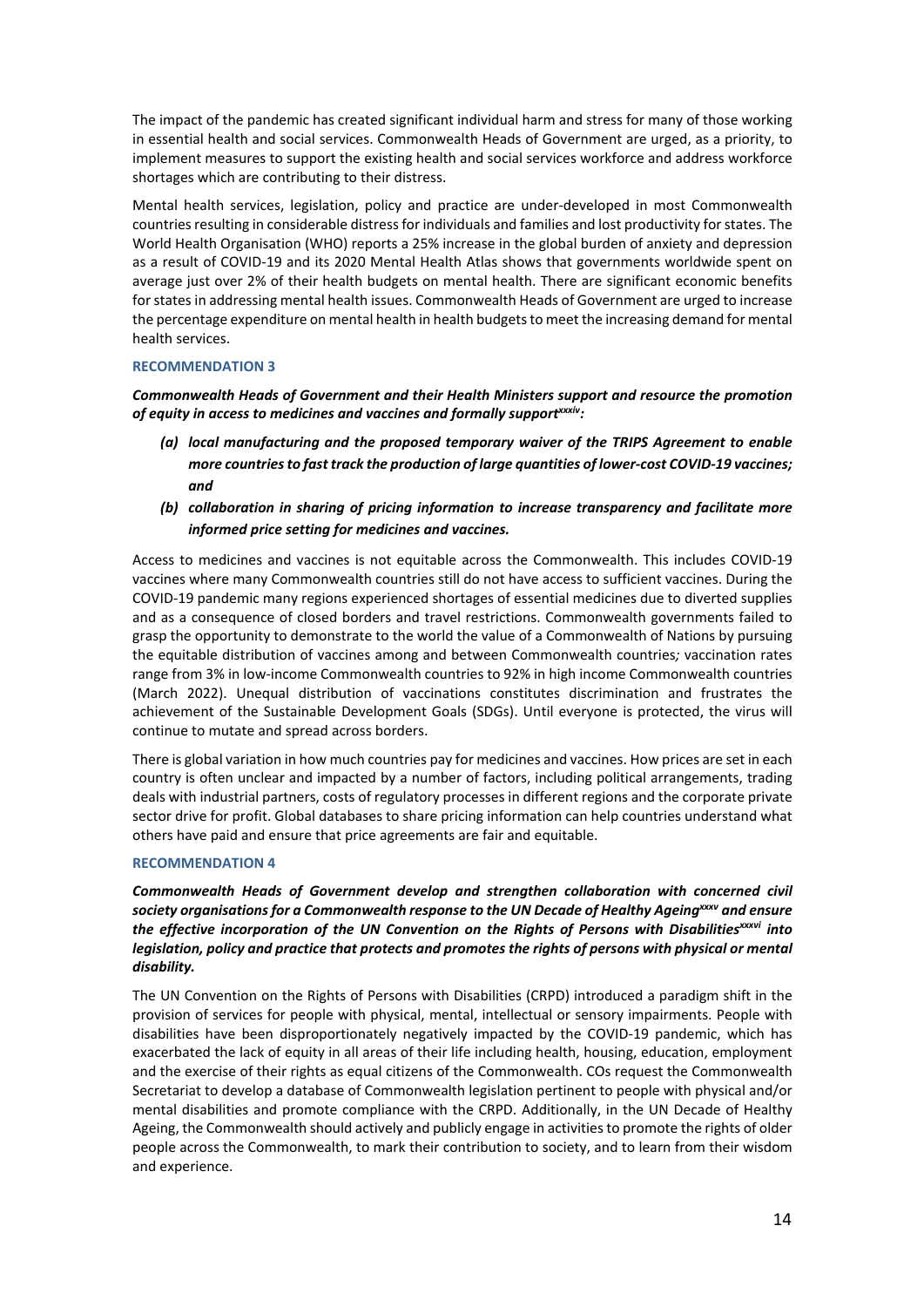# Youth: Delivering a Brighter Common Future for Young People

In 2018, Commonwealth Heads of Government identified the social and economic integration of young people in the Commonwealth as a major challenge.<sup>xxxvii</sup> Since then, the pandemic has affected young lives even more profoundly in respect of education and learning losses, significant destruction of jobs and youth unemployment, and reduced social engagement and mental well-being. Many young people, lacking social protection, have also been hard hit by rising levels of poverty and widening inequality, added to which is insecurity arising from climate change, natural disasters and conflict. The World Bank<sup>xxxviii</sup> estimates that a decade-worth of gains in human capital outcomes have been lost, which will ripple across generations. The long-term negative consequences for economic productivity and sustained inclusive growth will increase vulnerability and perpetuate gender inequality and make the Agenda 2030 promise made by leaders to leave no young person behind impossible to achieve. There is an urgent need for gender equitable investment in youth, to protect and rebuild their human capital for a more inclusive future.

Countries face persistent challenges in the youth labour market, including wide disparities between the participation of young women and men, which threatens the achievement of SDG 8. The surge in youth population in some regions of the Commonwealth results in formal sector job creation not keeping pace with the increased number of secondary and tertiary school graduates. Youth transitions to the world of work remain protracted and insecure with two out of three young people in developing economies not in education or training (NEET), unemployed, or engaged in irregular/informal employment, sometimes in hazardous conditions. Additionally, forces such as the so-called 4<sup>th</sup> Industrial Revolution (4IR) with its new technology, digitalisation and automation, pandemic and climate change crises, and shifting global demographics, are rapidly changing the nature of work, bringing both opportunities and risks.<sup>xxxix</sup> Many children currently in primary school will work as adults in jobs that do not yet exist. The frontier for skills and new learning is moving rapidly: the more highly skilled jobs of the future require new technological know-how, advanced cognitive and socio-behavioural skills, as well as soft skills such as creativity. Unless countries invest in young people to strengthen human capital, including addressing the needs of vulnerable young individuals, they will not be equipped to meet the challenge of the future of work offered by technology and innovation and will not thrive in the modern global economy.

The current 'peak youth' generation is the largest and most educated in history, the most culturally diverse of all age groups in their societies, and the most connected to global knowledge. Young people are also the inheritors and creators of culture and mediators between cultural tradition and change. As they transition to adulthood, youth mobilisation is essential for post-pandemic recovery, for achieving Agenda 2030 and to impact climate action and achieve gender equality. Youth-led action can help governments fill gaps in policy, programmes and implementation. A resilient Commonwealth of equality, sustainability and prosperity needs creative minds and inspired young leaders with the leadership skills, values and attitudes to thrive in an increasingly complex and diverse society.

Young people are rightly concerned about their future, their place within it and the slow progress on Agenda 2030 and the climate emergency. They are finding new ways to self-organise, using new technologies to engage and drive high-impact social movements to tackle the world's most pressing challenges. There is much to learn from them through inter-generational partnerships. As partners, Commonwealth organisations commit ourselves to amplifying youth voices, to supporting youth participation in shaping policies and action, and to developing young leaders. We note and welcome Commonwealth young people's own Declaration for the 12<sup>th</sup> Commonwealth Youth Forum. A strong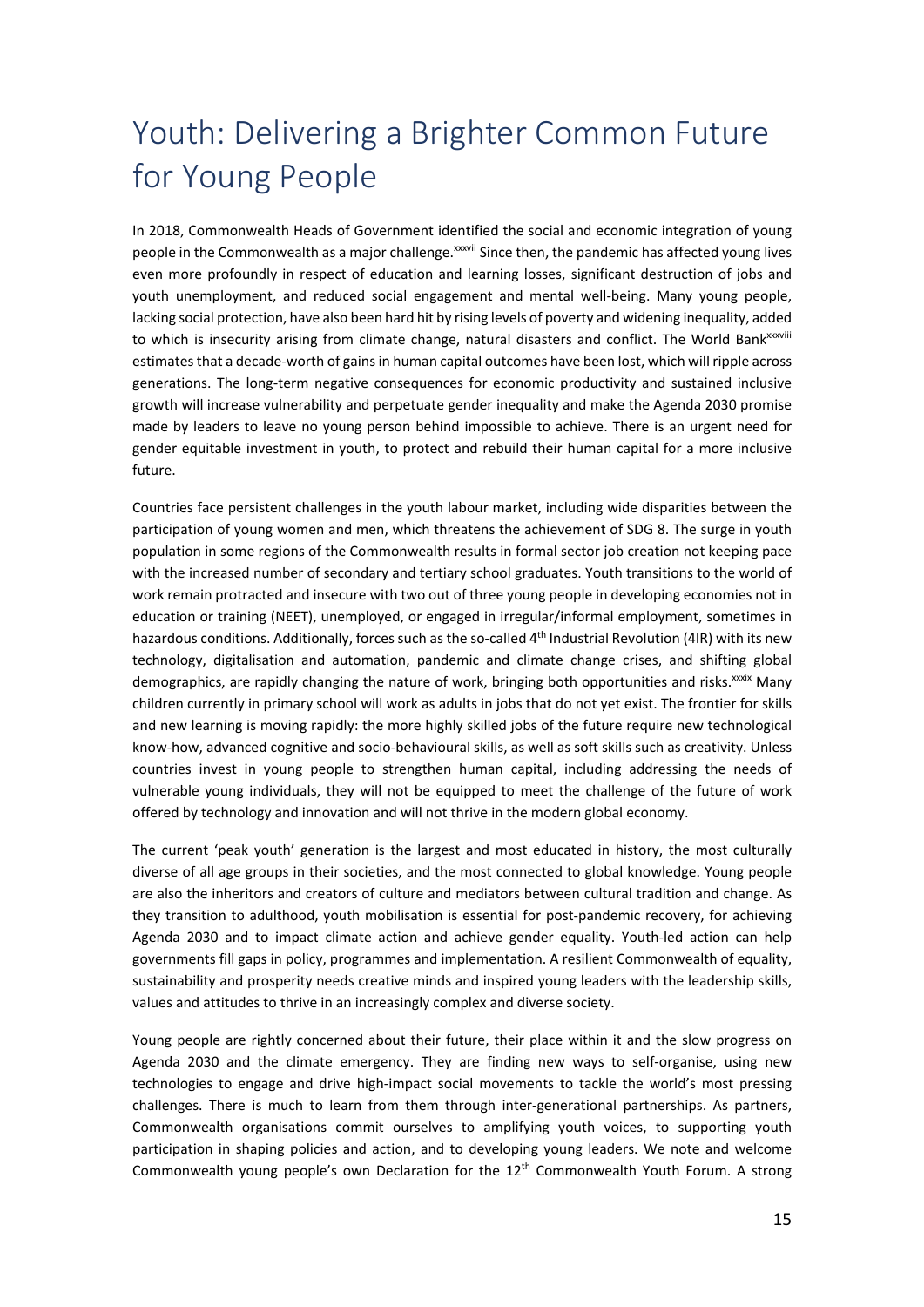partnership with youth is critical to the achievement of a brighter common future for all Commonwealth peoples.

We call on Commonwealth Heads of Government to adopt a Commonwealth Plan of Action for Youth:

#### **RECOMMENDATION 1**

*Commonwealth governments should protect human capital development and commit to the human capital reform and investment agendaxl with a whole-of-government approach that strengthens education, health and social protection systems, nurtures human capital for the future and learns from the pandemic.* 

Taking a long-term life-cycle approach and investing structurally in young people through nutrition, health care, quality education, jobs and skills develops their capability, resilience and agency and advances their rights. Ensuring they are educated, empowered, and employed and do not suffer long-lasting negative impacts from the pandemic is key to ending extreme poverty and creating more inclusive and peaceful societies. Yet there are worrying signs of substantial disinvestments in human capital at critical turningpoints in the life cycle of today's young people. There needs to be a Commonwealth effort to accelerate progress toward a world where all young people can achieve their full potential.

#### **RECOMMENDATION 2**

*Commonwealth Governments should invest equitably in human capital and increase skills to heighten productivity and incomes and sustainably reduce poverty by adopting a multi-sectoral approach to improve young people's transition to the labour market.*

Skills shortages are a formidable barrier to economic transformation and increased creation of productive jobs. Young people must have a range of pathways for continuing to acquire skills. For increasing numbers of young people, self-employment is the most viable way out of unemployment and poverty. Yet young graduates from secondary school lack many job-relevant and entrepreneurial skills and cannot take advantage of most work opportunities or self-employment and are generally limited to vulnerable and low-productivity jobs. The highest unemployment rates are experienced by young people with disabilities and other marginalised groups, who are often outside the labour force and face discrimination, making them particularly vulnerable to exploitation and child trafficking. Youth entrepreneurship and innovation are crucial drivers of self-employment, small enterprises, jobs and growth.

A Commonwealth Plan of Action for Youth should:

- Accelerate efforts to bring back on track structural transformation in support of SDG 8 to reduce informality and decent work deficits, to eradicate the worst forms of child labour, and to ensure gender equity and to achieve full and productive employment for young people and substantially reduce the proportion of youth not in employment, education or training.<sup>xli</sup> Quality jobs for young people should guarantee a decent living wage, good working conditions in safe and healthy workplaces, as well as trade union representation and bargaining rights.
- Accept the ILO's Global Commission on the Future of Work recommendations to secure a 'humancentered agenda' in response to the disruptions and opportunities that lie ahead.<sup>xlii</sup>
- Encourage the creation of more, better and bluer/greener jobs for young people through the economic potential of adapting to and mitigating climate change.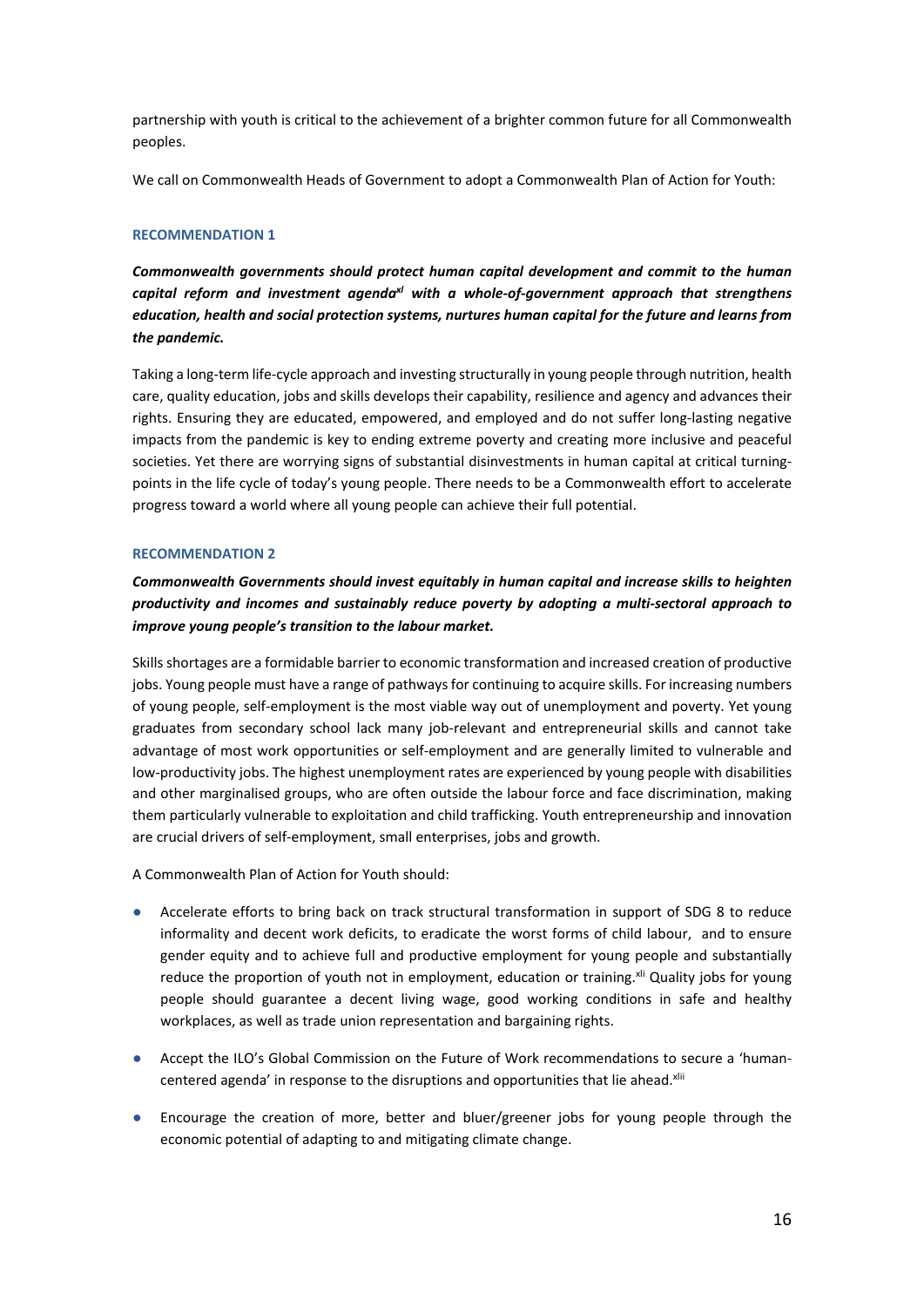- Re-orientate technical and vocational education, training and apprenticeship systems to improve the capabilities of new job entrants to meet the knowledge, skills, and competencies the labour market demands and address the skills miss-match between what businesses need and what job-seekers offer, especially in ICT, digital know-how and STEM.
- Provide greater support for youth entrepreneurship by starting entrepreneurial learning as early as possible in school and the community to foster an entrepreneurial mindset, engaging with the entrepreneurship ecosystem and the private sector. Commonwealth civil society mentoring initiatives are adding value and are scalable.<sup>xliii</sup>
- Build the capacity of youth micro and small enterprises to survive and grow in order to support income growth and creation of better jobs by improving the general business environment. Targeted interventions are needed to improve the returns to self-employment, including facilitating access to productive assets, coaching, business creation advisory services, removal of barriers to accessing finance, promotion of financial literacy and encouraging social support measures.

*Commonwealth governments should offer all young people a high-quality Commonwealth Youth Leadership Compact that is rights-based, inclusive, gender transformative,xliv builds on Commonwealth values, and works at the intersection of youth, innovation and sustainable development; it should be implemented with and by youth-serving organisations in the Commonwealth.*

Positive youth development is a foundation for maximising human and social capital investment by building youth assets and competencies and preparing young people for adult and professional life. Young people need the opportunities provided by leadership development to act as resilient and engaged citizens, able to promote and protect rights and hold governments accountable for delivering a 2030 Agenda that leaves no one behind. Youth leadership development, structures and networks are also vital to channel young people's collective voice into policy spaces and develop their expertise and advocacy skills.

A Commonwealth Plan of Action for Youth should:

- Recognise youth work as non-formal education for participation and life-long learning, and the essential contribution of youth workers and volunteers. xlv
- Be rights-based and build on successful inspirational Commonwealth youth leadership initiatives,<sup>xlvi</sup> youth mobility, scholarship, internship and early career development programmes. Xlvii
- Endorse and encourage youth-led initiatives such as the Global Disability Children and Young People's Charter, the Girls in Crisis Commonwealth Call to Action, and #Reform53 – Together for Legal Reform Campaign to reform discriminatory laws in the Commonwealth. xlviii
- Encourage wider youth opportunities, Commonwealth challenge competitions and hackathons to develop creative capacities to generate and act on original ideas. Xiix
- Ensure better cross-sectoral working between Youth, Education, Sport, and Health sectors.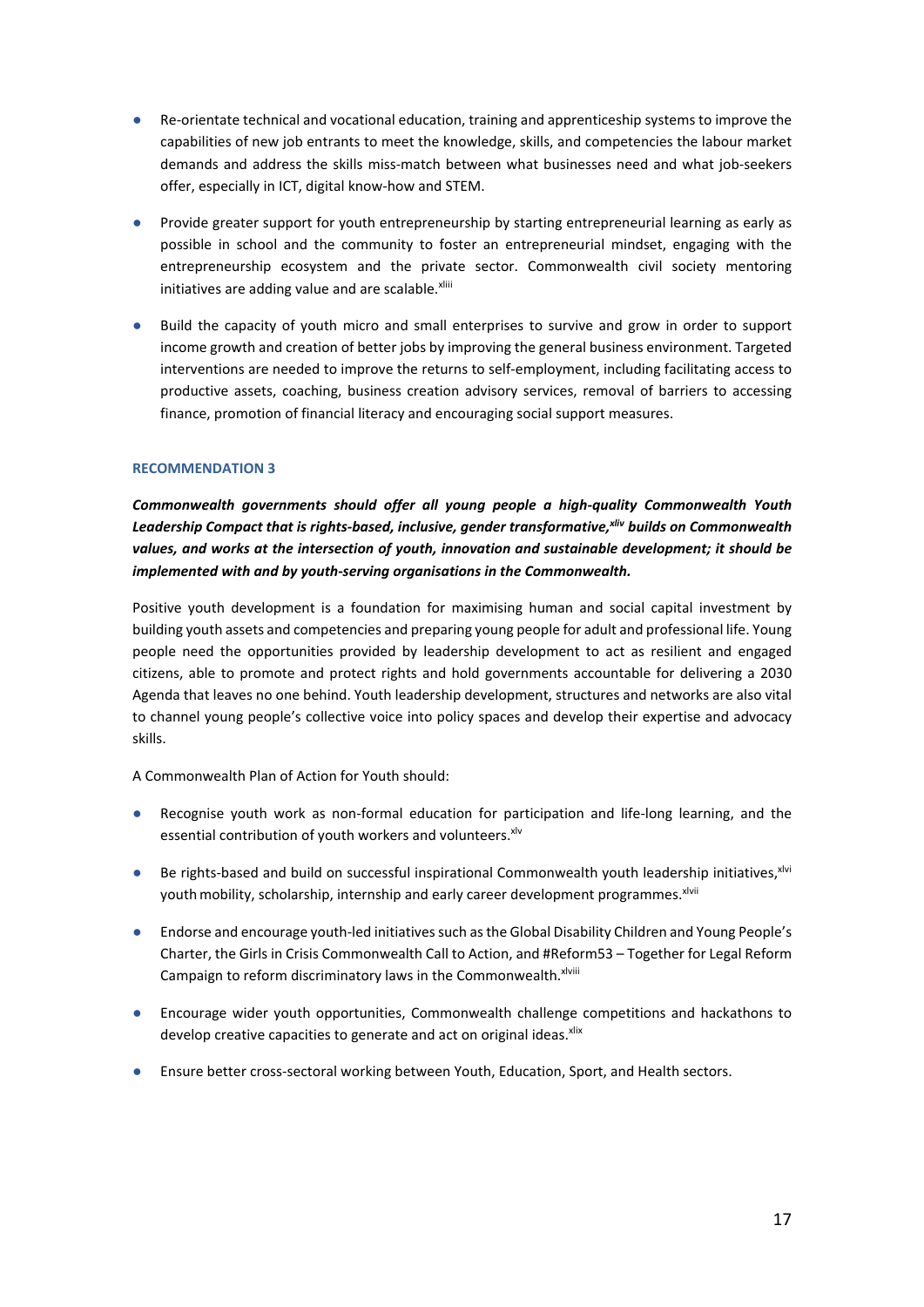#### *Commonwealth governments should prioritise mobilisation of the necessary attention, efforts, and resources to assure the physical, mental and social well-being and safety and protection of our young people.*

For good health and well-being, young people need to be active, safe, healthy and achieving and have a proper childhood. The pandemic resulted in massive and widespread changes to daily life, including lockdowns and school closures, which impacted young people's mental, emotional, social and physical well-being and subjected many to violence and abuse, including online sexual exploitation. Increasingly, many young people find themselves on the move, including across international borders, and vulnerable, separated from family due to conflicts, trafficking, migration and natural disasters.<sup>1</sup> Commonwealth accredited organisations have formed a Children's Interest Group to enable better collaboration on children's issues. We welcome the Global Partnership to End Violence Against Children, the Global Framework for Youth Mental Health and the mental health legacy inspired by the Birmingham Commonwealth Games and the Commonwealth Moves initiative. We also recognise that some groups of young people are marginalised, discriminated against or have special needs, such as those with disabilities, refugees, orphans and young carers. We welcome the Global Disability Children and Young People's Charter and development of the Commonwealth Charter for Young Carers<sup>li</sup> led by young people themselves; and the attention on orphans and unparented children in the proposed Kigali Statement on Child Care Reform and child safety. We are greatly disturbed, however, that in our Commonwealth over 1.5 million young people aged 10-24 years die each year – nearly 5,000 every day, often needlessly. It is unacceptable that road traffic injury is the leading cause of death for children and young people aged 5- 29; and that over one-third of global drowning deaths occur in Commonwealth countries.

A Commonwealth Plan of Action for Youth should:

- Address the deterioration in young people's mental well-being, anxiety and depression and worries about the future. Greater attention should be given to well-being and stronger complementarities with mental health and sports activities and safeguarding in general.
- Encourage member states to join the Global Partnership to End Violence against Children.
- Recognise the rights and special needs of marginalised and discriminated against young people and the contribution, challenges and support needs of those in the role of carer.
- Commit to implement and help meet the road safety related SDGs and the UN Decade of Action for Road Safety 2021-2030 target of reducing road deaths and injuries by at least 50% by 2030.<sup>Iii</sup>
- Commit to implement the WHO Preventing Drowning recommended interventions and implementation strategies.<sup>liii</sup>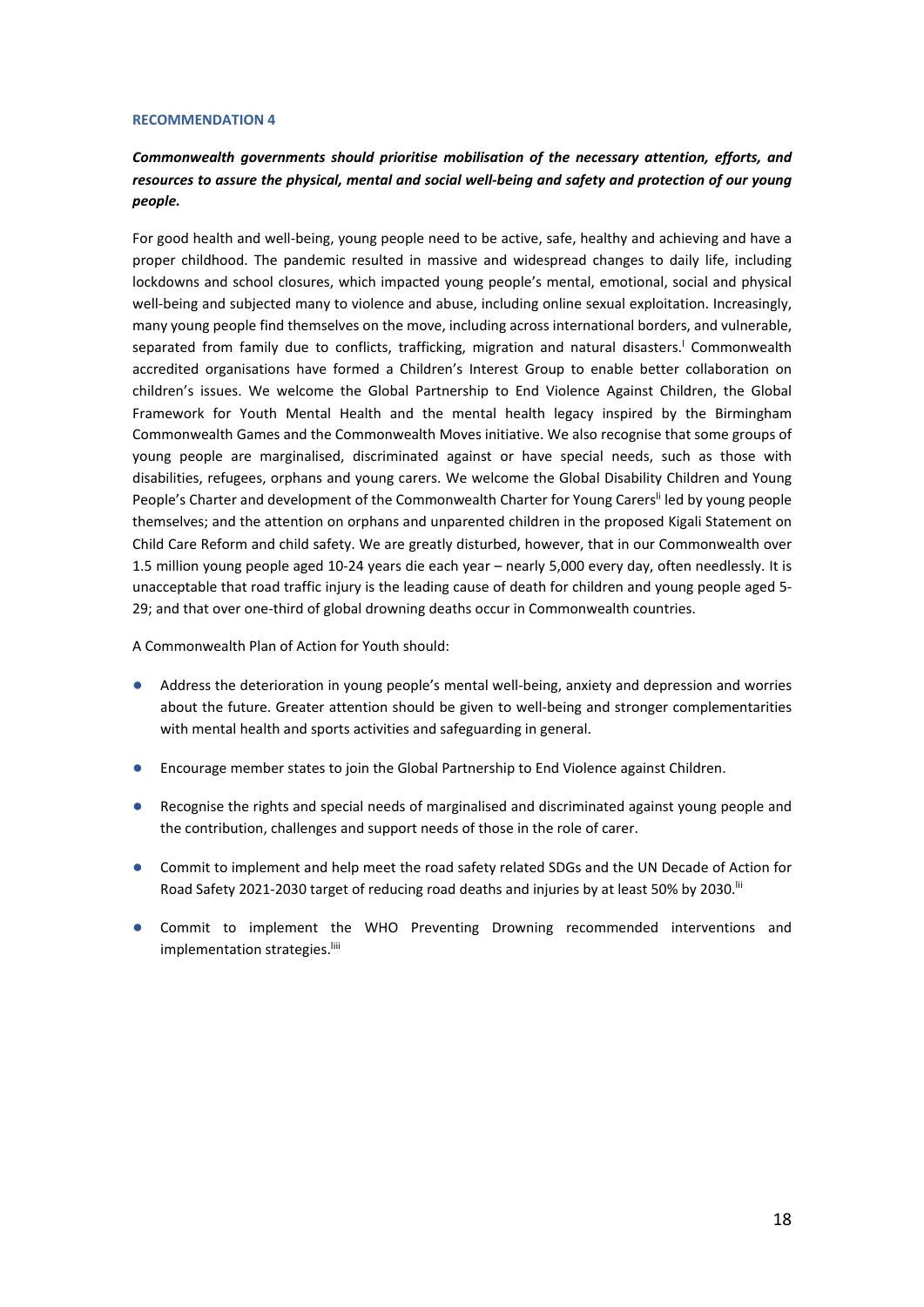## Technology and Innovation

Technological advancements continue to transform the way people produce, work, interact and live. The COVID-19 pandemic catalysed transition to digital infrastructures, but also exposed inequalities in relation to digital access, participation, and rights online. In the absence of coordinated action by all relevant actors, the digital divide is likely to increase. For example, the most recent GSMA data shows that there is a substantial gender gap in mobile internet use.<sup>liv</sup> The increasing use of AI and Machine Learning can accentuate already existing institutional biases against some groups. Furthermore, while cybersecurity legislation and policies aim to govern the online space, they may risk infringing on or limiting the specific rights of some groups and individuals for example through online abuse and misogynistic trolling. Online violence against women has become normalised and routinised to such an extent that it has almost been rendered invisible and imperceptible.

Organisations across the Commonwealth have a proud history of strategic partnerships designed to harness the benefits of technological innovation - for example, the Commonwealth Education Trust,<sup>1</sup> the Commonwealth Association of Science, Technology & Mathematics Educators (CASTME),<sup>Ivi</sup> and the initiatives implemented during the pandemic by the Commonwealth Businesswomen's Network (CBWN) and the Commonwealth Telecommunications Organisation (CTO).<sup>Ivii</sup> CBWN held the first Commonwealth Women's Entrepreneurship Summit in May 2021 with the UK Government and other partners, which focused on women's entrepreneurship across emerging technology sectors such as agritech, fintech and fashiontech. The Summit outlined the transformation of business by emerging technology and how women from diverse backgrounds are and can be a key part of this innovation ecosystem.<sup>Iviii</sup>

Nevertheless, there is a need to address the challenges and significant barriers to Technology and Innovation across the Commonwealth. Increased international cooperation is required, including in digital platforms' governance, to promote data flow with trust, safety and confidence in their use, in accordance with national regulations and relevant international commitments. Several countries are performing above expectation on innovation relative to their level of economic development with Sub-Saharan Africa the region with the largest number of over-performing economies and an increasing number are rising up leading global metrics and rankings of innovation.<sup>Iix</sup> Indeed several Commonwealth countries are global leaders in innovation in Financial Technology (fintech), rowiding an opportunity for greater sharing of knowledge, information and experiences among Commonwealth members in this area. The utilisation and sharing of good practices in digital technologies can contribute to reducing gaps and inequalities in developing countries.

Recent International initiatives and measures also play an important role, such as the EDISON Alliance<sup>|xi</sup> which aims to accelerate digital inclusion and address inequality and is driving change to deliver impact in digital inclusion across healthcare, financial services, and education, and the Bridgetown Covenant<sup>ixii</sup> from UNCTAD 15 which addresses a number of urgent priorities for the timely attainment of the UN Sustainable Development Goals (SDGs), including the digital divide which spans several domains, including infrastructure, regulations, policies, enforcement capabilities and institutions. The internet and digital platforms enable many firms and entrepreneurs in developing countries to access international markets, yet the role of most of these in digital value chains remains marginal. It is crucial that people and businesses can take part in both domestic and cross-border e-commerce but also make use of various digital solutions which are now more crucial than ever for building resilient economies. Special attention should be given to the building of capacities and quality infrastructure, and accessibility and affordability of the digital economy.

Narrowing the technological gap and closing the digital divide between and within developed and developing countries are important means for implementing the 2030 Agenda, as they provide an opportunity for structural transformation, economic diversification and reducing the vulnerabilities of the most disadvantaged groups, particularly women and children. Adaptation to rapid technological change should be considered not only as a function of sustainable development and the spreading of information and communications technologies, but also as a key step towards gender equality, the realisation of human rights and fundamental freedoms.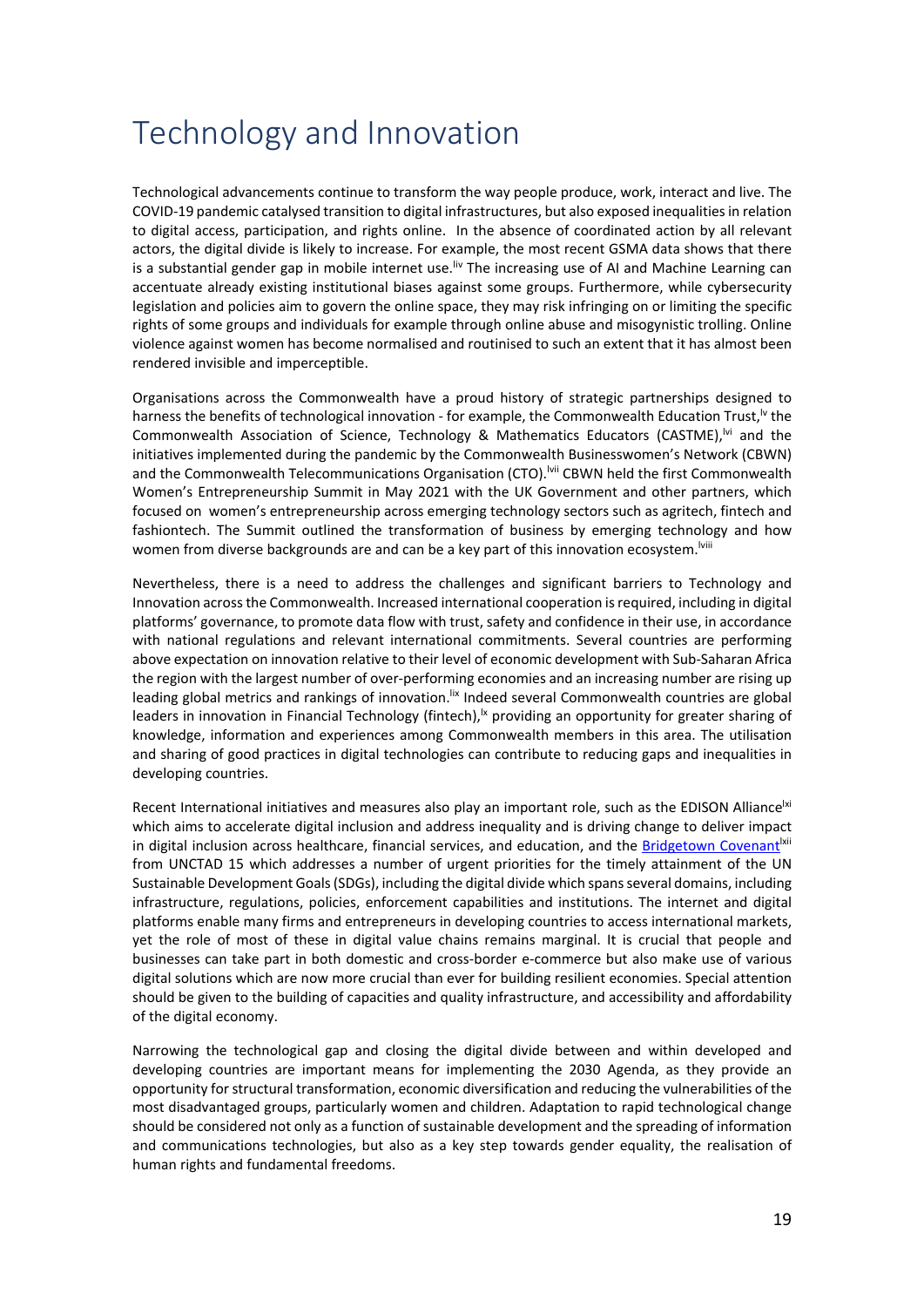There is a strong opportunity for the Commonwealth to use its involvement in key spaces by member countries - including incoming Chair-in-Office Rwanda - to champion, cohere and make concrete the opportunities identified in Technology and Innovation to build consensus, foster collaboration and drive change.<sup>Ixiii</sup> The next IT Ministers Meeting convened by CTO and expected in London in 2023 should also be seen and seized as a key opportunity to take this agenda forward.

For the Commonwealth to uphold a cyberspace that supports economic and social development and rights online and leverages technology for development, we call on the Commonwealth Heads of Governments to consider the following recommendations:

#### **RECOMMENDATION 1**

#### *Facilitate and safeguard equitable access to technology and online platforms*

We urge Commonwealth member states to:

- Respect the right to freedom of expression and freedom to information by refraining from intentionally disrupting, censoring or denying users access to information.
- Entrench human rights in the digital space as set out in the Commonwealth Cyber Declaration 2018by standardising regulations governing data usage, technology and digitalization. The Commonwealth should also commit towards establishing a global standard of governance of digital platforms, in line with the Commonwealth Standards Network.
- Ensure digital services and infrastructure are secure, accessible, and affordable for all communities, with emphasis on low-income, remote, and low-density areas. Ixiv
- Promote safe, accessible and inclusive digital participation, and provide education and training to combat online violence and online child exploitation, sexual and gender-based harassement, cyber bullying, and hate speech against a person or group based on discrimination of any kind.

#### **RECOMMENDATION 2**

#### *Encourage and harness technology towards achieving sustainable development*

We call on Commonwealth member states to:

- Facilitate knowledge exchange by establishing a framework for inter-country travel for skilled people to achieve the exchange of innovative technology and best practice envisioned in the Connectivity Agenda.
- Establish a Commonwealth Innovation Fund earmarked for financing the indigenous development of 'traditional', community-based technologies that operate in emerging areas, including digital health and women in STEAM (Science, Technology, Engineering, the Arts and Mathematics), and work towards the achievement of Sustainable Development Goals (SDGs).
- Acknowledge that innovation can also be facilitated through non-digital technology, including mechanical, agricultural and small scale, by expanding the definition of technology used in the Digital Connectivity Agenda. A wider definition as used in the UN Secretary General's Strategy on New Technologies, better reflects the diverse socio-economic agendas of all Commonwealth countries.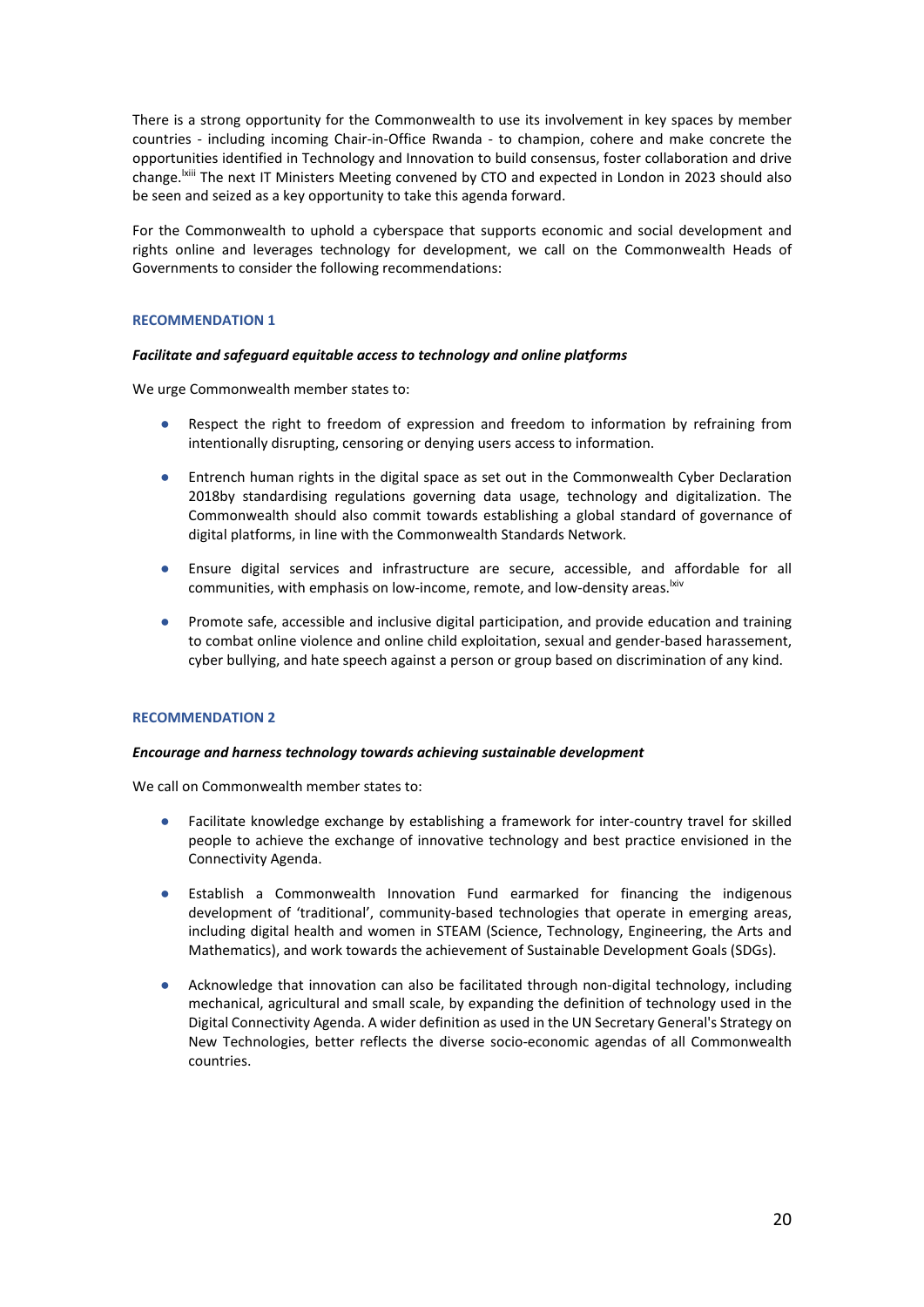#### *Utilise technology to promote and achieve Sustainable Development Goal 5 (gender equality)*

We urge Commonwealth member states to take all necessary steps to:

- Develop women and girls' digital literacy and confidence by investing in education and digital skills initiatives and greater effort to encourage and enable girls to study STEAM subjects as agreed at UNESCO and mainstreaming digital (including mobile-based) skills into school curricula
- Strengthen interdepartmental coordination between ministries of Technology and Innovation, Trade, Education and Women's Affairs to develop initiatives tackling the gender digital gap.
- Coordinate the collection and distribution of granular, reliable, gender-disaggregated data on the gender digital gap to better inform policies and strategies to drive digital inclusion for all. Such data helps in setting targets and budgets, as well as in tracking and evaluating progress.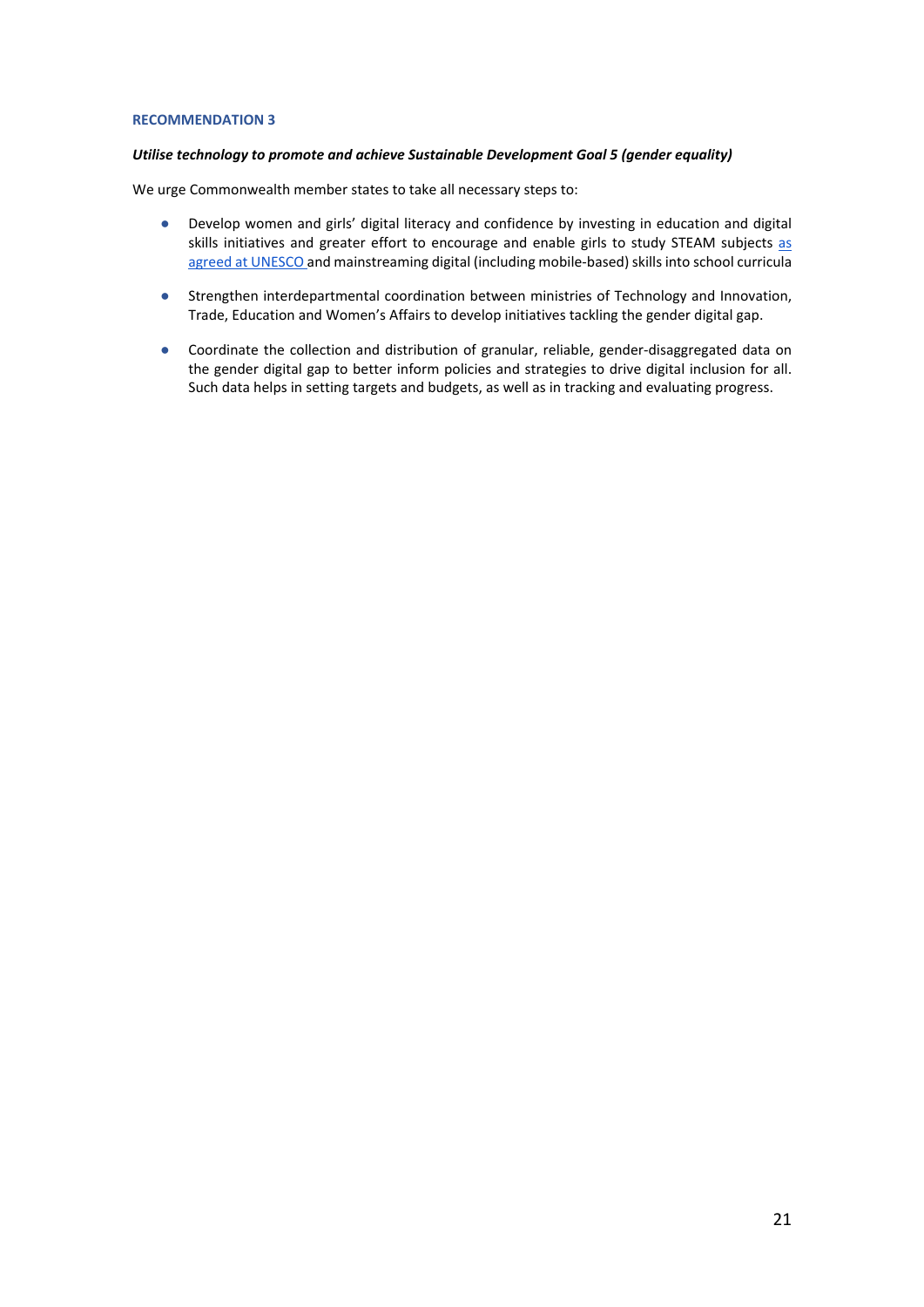# Education for a Common Future: An integrated human development response

Education is central to the present and future of every individual, family, community, and government in the Commonwealth. It is a foundation for attainment of all the Sustainable Development Goals and the realisation of all human rights and freedoms. It is integral to human development and must necessarily be part of the focus of CHOGM and of an interconnected Commonwealth approach to pandemic recovery, in line with ongoing Commonwealth commitments to leave no one behind.

The Commonwealth has a well-established and strong collective capacity in education with organisations bringing expertise from a wide range of sectors and disciplines to the education space.<sup>Ixv</sup> They can provide a valuable resource for post-COVID recovery programmes and plans of action.

On this basis we ask Heads of Government to take full account of the outcomes from the 21<sup>st</sup> Conference of Commonwealth Education Ministers (21CCEM) in Nairobi in April 2022, and to consider the following four key recommendations in relation to Commonwealth action on education.

#### **RECOMMENDATION 1**

#### *Put education at the heart of an integrated Commonwealth Action Plan for delivering a Common Future.*

We urge Commonwealth Heads of Government to:

- acknowledge that quality education at all levels is crucial to unlocking the innovation and **transformation needed to address the CHOGM theme** and sub-themes, and to mainstream it as a key consideration across the CHOGM agenda;
- **ensure that human development has a more strategic and significant place in Commonwealth Secretariat work and resource allocations**. Linkages between education, youth, health, gender, and employment should be strengthened through cross-sectoral expert groups, joint work programmes, and an integrated approach to human development across Commonwealth Ministerial agendas;
- **restore and adequately fund professional education capacity** so seriously depleted at present within the Commonwealth Secretariat; and in order to maintain momentum following the necessarily foreshortened 21CCEM in April 2022, commit to a fully-fledged 22CCEM, incorporating stakeholder-led parallel fora, before the end of 2023.

#### **RECOMMENDATION 2**

#### *Commit to increased investment in public education and training.*

We call on Commonwealth member states to:

- commit to progressively fund education at levels consistent with international benchmarks. The Global Education Monitoring (GEM) report (2021) estimates that only a third of Commonwealth countries have met the international benchmarks of either at least 15% - 20% of national public expenditure or at least 4-6% of National Gross Domestic Product (GDP) spending on education;
- commit to practical action on raising domestic tax revenues and reducing international debt **burdens**in low- and middle-income countries (LMICs). This is the surest route to expanding resources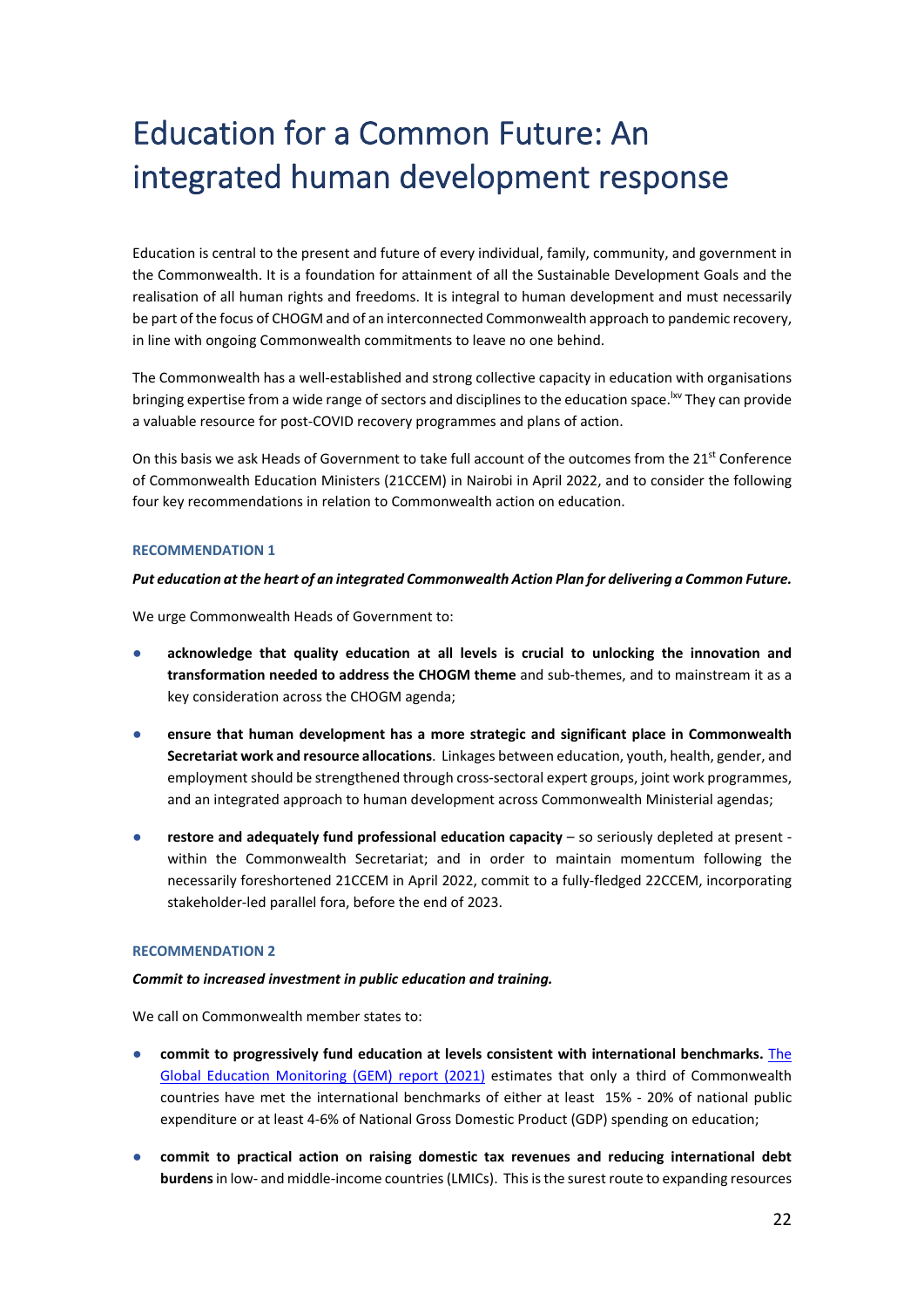for education and training. Commonwealth countries should endeavour to introduce ambitious and progressive tax reforms to increase tax-to-GDP ratios by five percentage points by 2030; and seek to renegotiate external debts when debt servicing precludes adequate education and training spending.

#### **RECOMMENDATION 3**

*Build resilience and flexibility into Commonwealth education systems as they strive to achieve the target of SDG 4 to provide 12 years of quality education for all.*

We urge Commonwealth member states to:

- **make their education and training systems more resilient** in the face of pandemics and other emergencies by providing dedicated education contingency funding and planning. During emergencies continuity of learning at all levels must be ensured. Support for displaced and migrating children affected by conflict, crises and climate change requires priority attention. Girls must be assured of equal access to education;
- **engage families and communities** more closely with the provision of education and training;
- **focus on teacher recruitment, retention, training and continuous professional development** with greater emphasis on acquisition of proficiency in learner-centred pedagogies, assessment methods,and use of ICT. Greater use should be made of the Commonwealth of Learning's expertise on digital engagement;
- **create flexible learning environments to address learning needs** from the crucial early years to higher education and lifelong learning within an integrated system of formal, informal, and nonformal learning; create multiple and flexible learning pathways catering to the needs of learners and marginalised and displaced communities;
- **introduce special 'catch-up' and 'second chance' provision** for those seriously affected by school and college closures during the pandemic and in order to minimise drop out; particular gender groups (youth and adolescent girls or boys) may require enhanced attention and provision.  $I^{xvi}$

#### **RECOMMENDATION 4**

#### *Rethink curricula and learning spaces to meet today's needs.*

We ask Commonwealth member states to take all necessary steps to:

- **undertake competency-based curriculum reforms** relevant to national development and to transition to greener and bluer economies. The skills and knowledge necessary for work-readiness, self-employment and economic independence are critical for preparing young people for the future of work and the 4<sup>th</sup> Industrial Revolution. Key skill sets include foundational skills<sup>lxvii</sup> such as literacy and numeracy and fluency in the language of instruction,  $21^{st}$  century skills and entrepreneurship,  $|x^{\text{will}}|$ technical and vocational skills, digital proficiency and STEAM. Closer engagement with labour market stakeholders and the entrepreneurship ecosystem is desirable to provide quality TVET (Technical and Vocational Education and Training) and apprenticeships and better prepare learners for future working life.
- **strengthen ICT infrastructure and its accessibility** to education and training providers and individual learners to enhance educational quality and access. Ways must be sought and found to address digital inequalities, so evident during the COVID-19 pandemic.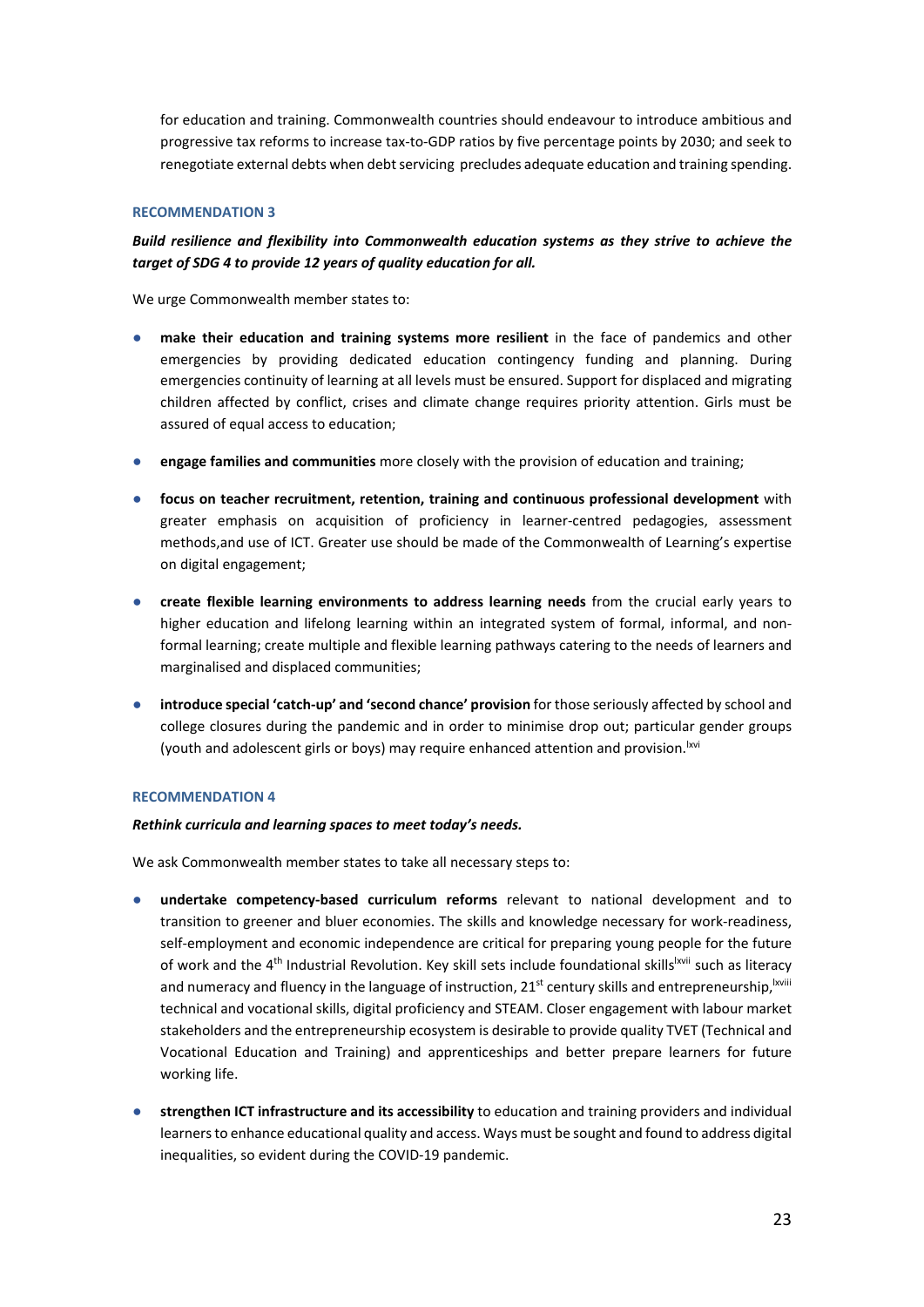● **develop the awareness, commitment and skills required to ensure planetary survival and the exercise of citizenship responsibilities**, particularly those relating to environment and climate change, by education for sustainable development, human rights education (education about, through and for human rights), conflict prevention and peace building. Institutions of learning should ensure they not only teach values of respect, equality and inclusion but practise them by providing environments that are welcoming, peaceful and safe to learn, free from discrimination, including gender discrimination, physical and sexual violence, coercion, and bullying.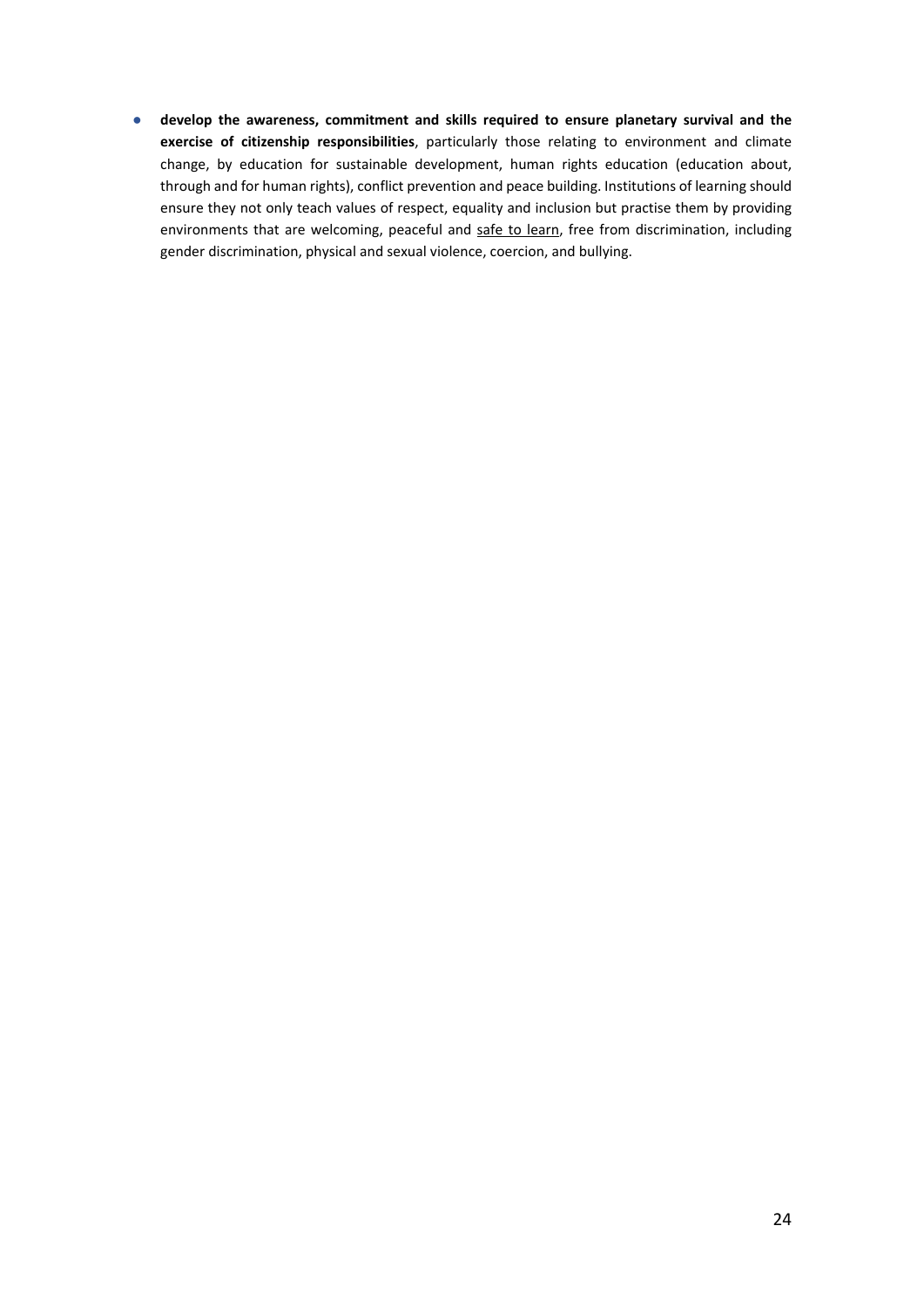### Endnotes

iii CIVICUS Monitor (2021), Freedom of Peaceful Assembly and the COVID-19 Pandemic: a snapshot of protests and restrictions, *CIVICUS*. Available at https://monitor.civicus.org/COVID19September2021/ [accessed 13/04/22]

<sup>iv</sup> The Commonwealth (2013), "Rule of Law" in the Commonwealth Charter. Available at

https://thecommonwealth.org/charter#:~:text=The%20Commonwealth%20Charter%20is%20a,the%20p eople%20of%20the%20Commonwealth [accessed 14/04/22].

 $V$  The Commonwealth (2017), The Commonwealth Latimer House Principles: Practitioner's Handbook. Available at https://production-new-commonwealth-files.s3.eu-west-

2.amazonaws.com/migrated/news-items/documents/LatimerHousePrinciplesPH7Jul17.pdf [accessed 14/04/22].

vi Commonwealth Parliamentary Association (2020), Model Law for Independent Parliaments. Available at

http://www.cpahq.org/cpahq/cpadocs/Model%20Law%20for%20Independent%20Parliaments\_Final.pd f [accessed 14/04/22].

vii Commonwealth Parliamentary Association (2018), Recommended Benchmarks for Democratic Legislatures. Available at

https://issuu.com/theparliamentarian/docs/recommended\_benchmarks\_for\_democrat [accessed 14/04/22].

viii The Commonwealth (2018), Revised Commonwealth Guidelines for the Conduct of Election Observation in Member Countries. Available at:

https://thecommonwealth.org/sites/default/files/inline/CommonwealthGuidelinesfortheConductofElec tionObservationinMemberCountries\_1.pdf [accessed 14/04/22].

ix Commonwealth Magistrates' and Judges' Association, Principles on the funding and resourcing of the judiciary in the Commonwealth. Available at https://www.cmja.org/wp/wp-content/uploads/FUNDING-AND-RESOURCING-OF-THE-JUDICIARY-IN-THE-COMMONWEALTH-FINAL-1.pdf [accessed 14/04/22].

<sup>x</sup> The Commonwealth (2021), Commonwealth Anti-Corruption Benchmarks. Available at https://thecommonwealth.org/sites/default/files/inline/Anti-Corruption%20Benchmarks\_UPDF.pdf [accessed 14/04/22].

xi UNESCO (2022), *Journalism Is a Public Good: World Trends in Freedom of Expression and Media Development*, p.84. Available at:

https://unesdoc.unesco.org/ark:/48223/pf0000380618/PDF/380618eng.pdf.multi [accessed 14/04/22].

xii Commonwealth Journalists Association, Commonwealth Lawyers Association, Commonwealth Legal Education Association, Commonwealth Parliamentary Association, Institute of Commonwealth Studies,Commonwealth Human Rights Initiative (2018), *Principles on Freedom of Expression and the Role of the Media in Good Governance*. Available at

https://commonwealth.sas.ac.uk/sites/default/files/files/Publications/Commonwealth%20principles%2 0on%20freedom%20of%20expression%20and%20the%20role%20of%20the%20media%20in%20good% 20governance.pdf [accessed 11/04/22].

xiii See for example, the work of The Equality Network (TCEN) on measuring impact of COVID-19 on LGBT+ civil society: https://www.commonwealth-covid19.com/ And to Human Dignity Trust's resources page which provides information on some of the legislative work that has been done with respect to hate crime: https://www.humandignitytrust.org/hdt-resources/.

<sup>&</sup>lt;sup>i</sup> The Commonwealth (2013), "Good Governance" in the Commonwealth Charter. Available at https://thecommonwealth.org/charter#:~:text=The%20Commonwealth%20Charter%20is%20a,the%20p eople%20of%20the%20Commonwealth [accessed 14/04/22].

ii The Commonwealth, Commonwealth (Latimer House) Principles on the Three Branches of Government. Available at

https://library.commonwealth.int/Library/Catalogues/Controls/Download.aspx?id=70. [accessed 14/04/22].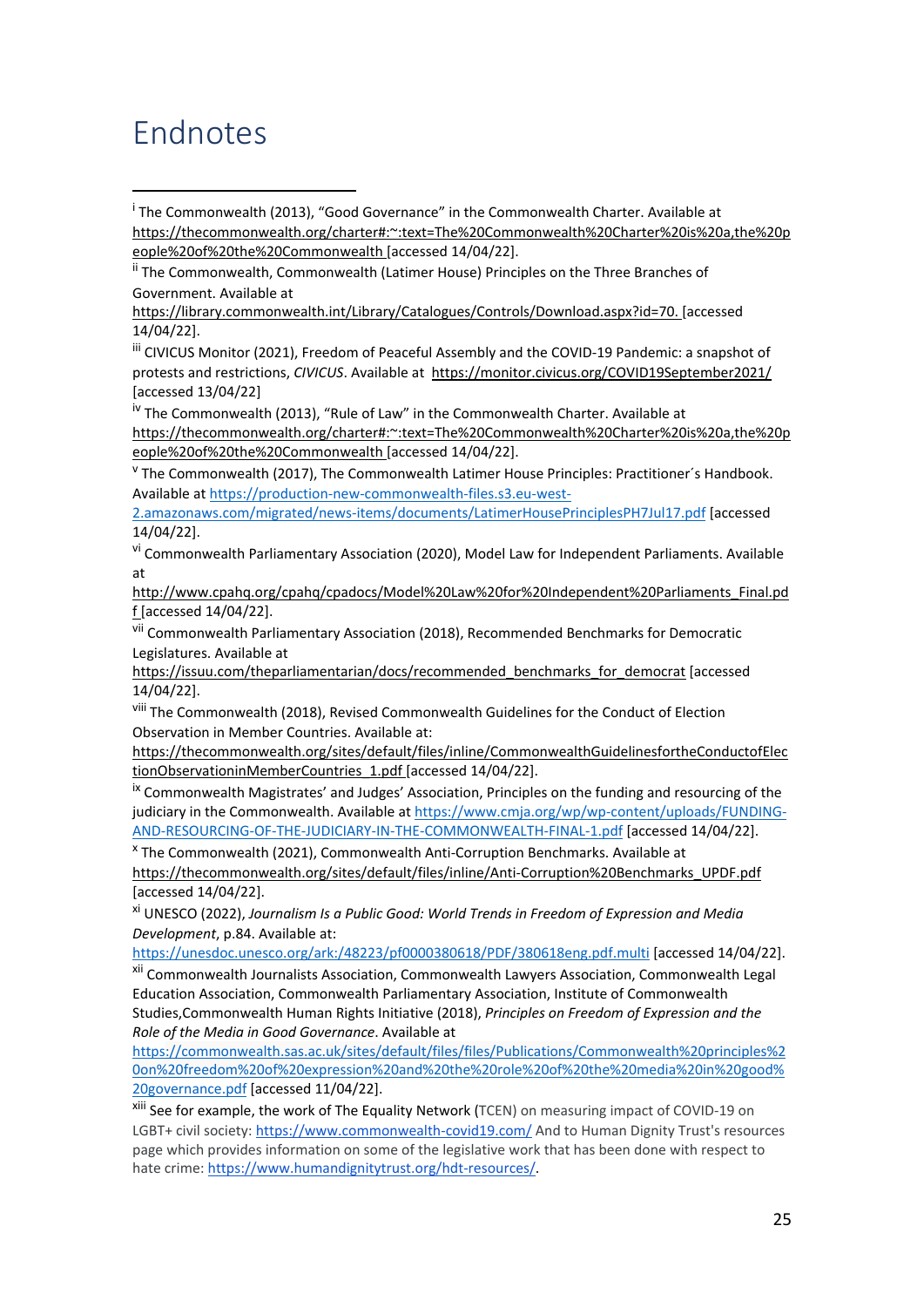xiv See, for example: Report of the Independent Expert on protection against violence and discrimination based on sexual orientation and gender identity, UN Doc. A/75/258, 28 July 2020. Available at https://documents-dds-ny.un.org/doc/UNDOC/GEN/N20/197/62/PDF/N2019762.pdf?OpenElement [accessed 14/04/22].

xv See The Yogyakarta Principles+10. Available at https://yogyakartaprinciples.org/ [accessed 14/04/22].

xvi 12th Commonwealth Women's Affairs Ministers Meeting, From Commitment to Action: Accelerating Gender Equality and Women's Empowerment for Sustainable Development. 12WAMM Outcomes Document. Available at

https://thecommonwealth.org/sites/default/files/inline/12WAMM\_Outcome\_Statement.pdf [accessed 14/04/22].

xvii The Commonwealth (2017), The Commonwealth Latimer House Principles: Practitioner´s Handbook. Available at https://production-new-commonwealth-files.s3.eu-west-

2.amazonaws.com/migrated/news-items/documents/LatimerHousePrinciplesPH7Jul17.pdf [accessed 14/04/22].

xviii The Commonwealth 8.7 Network is a member-driven network of 70+ local civil society organisations from across the globe who share a common vision to eradicate contemporary forms of slavery and human trafficking. See: Commonwealth 8.7 Network Website at https://www.commonwealth-87.org/ [accessed 14/04/22].

xix Commonwealth Human Rights Initiative and Walk Free (2020), Eradicating Modern Slavery: An assessment of Commonwealth governments' progress on achieving SDG Target 8.7. Available at https://www.humanrightsinitiative.org/publication/eradicating-modern-slavery [accessed 14/04/22].

xx The Commonwealth (2018), Commonwealth Heads of Government Meeting Communique "Towards a Common Future, 20 April, p.9. Available at https://thecommonwealth.org/news/commonwealth-headsgovernment-meeting-communique-towards-common-future [accessed 14/04/22].

xxi Including the International Labour Organisation's P029 Forced Labour Protocol (2014); the 2011 Domestic Workers Convention (No. 189); and the UN Convention against Transnational Organised Crime and its Protocols

xxii CommonProtect is a Commonwealth legal reform advocacy programme led by It's A Penalty and the Commonwealth Lawyers Association. See https://itsapenalty.org/

xxiii Convention on Jurisdiction, Applicable Law, Recognition, Enforcement and Co-operation in Respect of Parental Responsibility and Measures for the Protection of Children, opened for signature 19 October 1996, entered into force 01 January 2002. Available at

https://www.hcch.net/en/instruments/conventions/full-text/?cid=70 [accessed 11/04/22].

xxiv Council of Europe, The Council of Europe Convention on Protection of Children against Sexual Exploitation and Abuse. Available at https://www.coe.int/en/web/children/lanzarote-convention [accessed 14/04/22].

xxv Commonwealth Human Rights Initiative (2020), Policing during India's COVID-19 Lockdown: A Review of Reported Accounts of Police Excesses, 15 December. Available at

https://www.humanrightsinitiative.org/publication/policing-during-indias-covid19-lockdown [accessed 13/04/22].

xxvi The Commonwealth (2019), "Major Commonwealth study on international commercial arbitration offers trade boosting solutions, 19 December. Available at

http://climate.thecommonwealth.org/news/major-commonwealth-study-international-commercialarbitration-offers-trade-boosting-solutions [accessed 22/04/22].

xxvii Institute for Crime & Justice Policy Research, World Prison Brief database. Available at https://www.prisonstudies.org/world-prison-brief-data [accessed 14/04/22].

xxviii Particularly *Guideline 4* of the United Nations Principles and Guidelines on Access to Legal Aid in Criminal Justice Systems 2012. See: United Nations Office on Drugs and Crime (2013), United Nations Principles and Guidelines on Access to Legal Aid in Criminal Justice Systems, p.15. Available at https://www.unodc.org/documents/justice-and-prison-

reform/UN\_principles\_and\_guidlines\_on\_access\_to\_legal\_aid.pdf [accessed 14/04/22].

xxix United Nations, Convention against Torture and other Cruel, Inhuman or Degrading Treatment or Punishment. Available at https://www.ohchr.org/en/professionalinterest/pages/cat.aspx [accessed 14/04/22].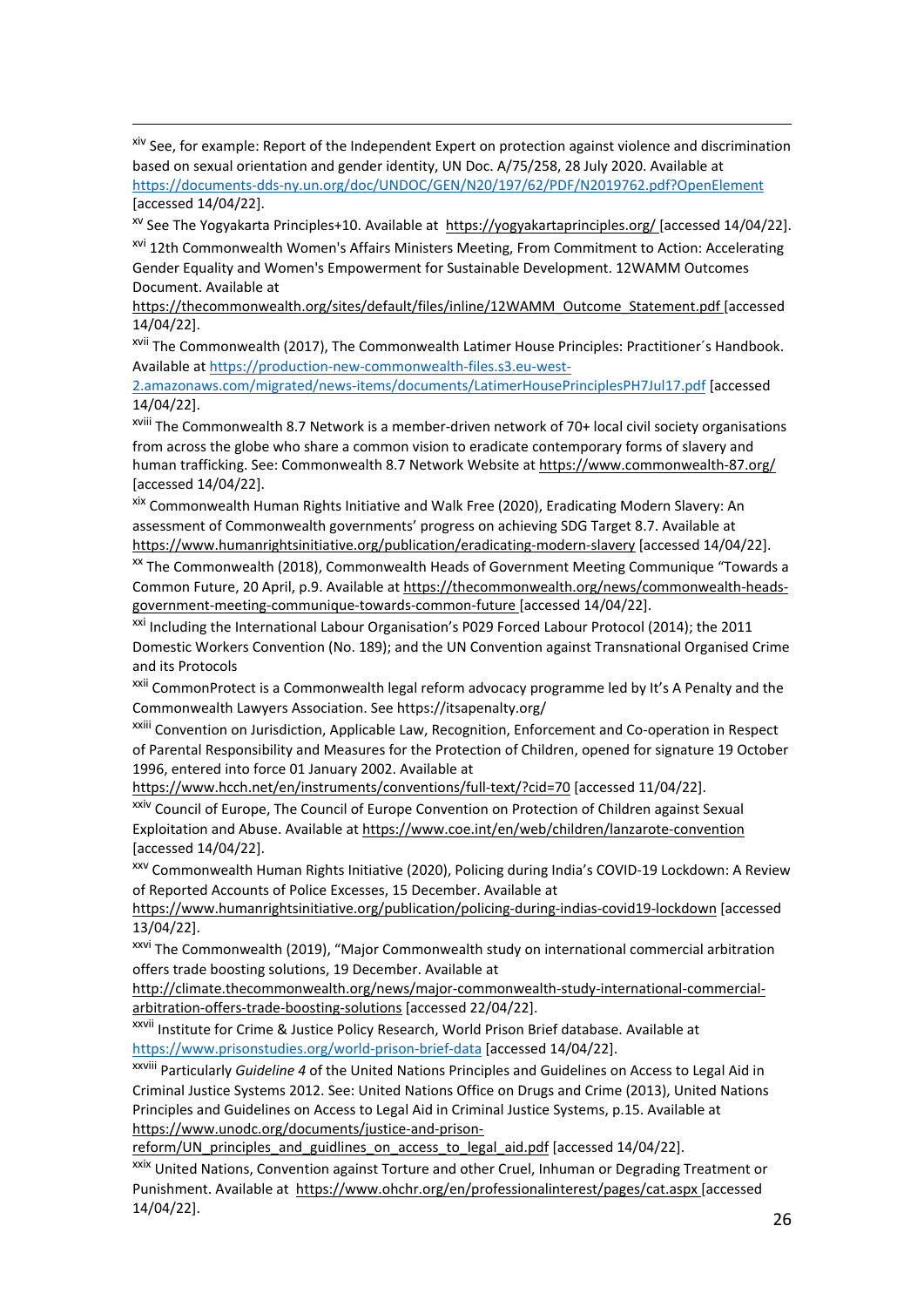xxx United Nations, Convention on International Settlement Agreements Resulting from Mediation (New York, 2018) (the "Singapore Convention on Mediation")

xxxi https://www.thecommonwealth-educationhub.net/wp-content/uploads/2018/04/CFSDG\_UPDF-003.pdf#:~:text=The%20Curriculum%20Framework%20for%20the%20SDGs%20allows%20for,further%2 0develop%20their%20national%20curricula%20and%20ensure%20that

xxxii https://www.who.int/publications/i/item/9789241506908

xxxiii https://www.who.int/news-room/questions-and-answers/item/one-health

xxxiv

https://docstore.ohchr.org/SelfServices/FilesHandler.ashx?enc=4slQ6QSmlBEDzFEovLCuW1AVC1NkPsg UedPlF1vfPMKseJUC1CI6FcIakFK95v85g4Ik7k7QBI8EdfqmClTMrneFvtX1I0IL8hktDGNgWJc7FBC2uG%2b %2fdxsnlN1jrczo

xxxv https://www.who.int/initiatives/decade-of-healthy-ageing

xxxvi https://www.un.org/development/desa/disabilities/convention-on-the-rights-of-persons-withdisabilities.html

xxxvii Commonwealth Heads of Government Meeting Leaders' Statement 2018

xxxviii The World Bank Human Capital Project year 3 report estimates that globally we have lost a decade worth of gains in human capital outcomes. Over 225 million jobs were lost, and 1.6 billion children were out of school at the peak of school closures. Global poverty is set to significantly increase for the first time in 20 years.

xxxix The World Bank. 2019. World Development Report 2019: The Changing Nature of Work. Washington DC.

xl The Human Capital Project (HCP) is a global effort to accelerate and scale up more and better investments in people for greater equity and economic growth with a strong focus on women's empowerment, leveraging technology, and accelerating innovation, among other priorities. The project is led by the World Bank Group. As at February 2022, 83 countries are participating, 16 are members of the Commonwealth.

xli ILO Report, July 2019: Time to Act for SDG 8: Integrating Decent Work, Sustained Growth and Environmental Integrity.

xlii Work for a Brighter Future, 2019, ILO Global Commission on the Future of Work and ILO Centenary Declaration for the Future of Work 2019

xliii Successful and innovative mentorship programmes developed in the Commonwealth include: Queen's Young Leaders ; Queen's Commonwealth Trust https://www.queenscommonwealthtrust.org/; Rotary International's young women's mentorship programme.

<sup>xliv</sup> A gender transformative approach attempts to promote gender equality by addressing the causes of gender-based inequalities and transforming harmful gender roles, norms and power relations and promoting the relative position of women, girls and marginalised groups.

xlv Commonwealth Alliance of Youth Workers Association (CAYWA) is endorsed by Commonwealth member governments and aims to raise the standard and status of youth work across the Commonwealth.

xlvi Examples of inspirational Commonwealth youth leadership programmes include: Duke of Edinburgh's International Award; Queen's Young Leaders Commonwealth Programme; QCT Young Leaders (Queen's Commonwealth Trust); Association of Commonwealth Universities' Commonwealth Futures programme; Commonwealth Jewish Council youth leadership programme and the **Inter-**Religious Commonwealth Youth Alliance (IRCYA).

x<sup>lvii</sup> CAM (Commonwealth Association of Museums) developed an international *internship programme* for unemployed graduates to help the transition to the workplace, under Young Canada Works, Building Careers in Heritage programme.

xlviii Examples of recent youth-led campaigns from Commonwealth youth networks can be found at: Commonwealth Children and Youth Disability Network (CCYDN) Global Disability Children and Young People's Charter; Our Vision: A Call to Action by Girls in Crisis Commonwealth Campaign by young people with Plan International UK; Commonwealth Youth Gender Equality Network (CYGEN) Reform53: Together for Legal Equality campaign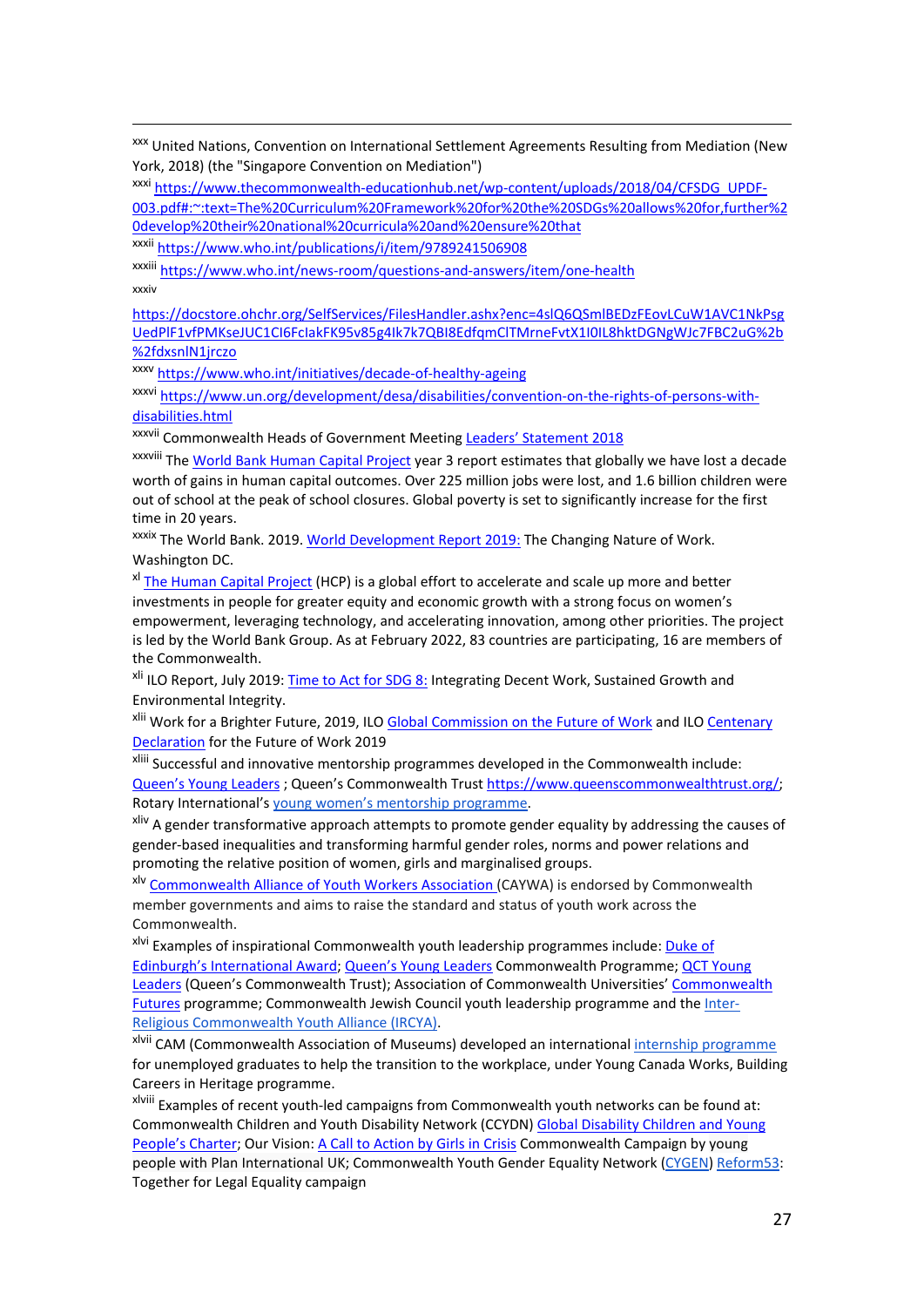xlix Experiential learning programmes such as: Nesta Challenge Prizes which incentivise people to solve problems through innovation, including the Amazon Longitude Explorer Prize and the Ghana Science and Tech Explorer Prize (GSTEP) for young people; the Commonwealth Businesswomen's Network (CBWN) ran the Commonwealth Creativity and Innovation Challenge online during the pandemic; Social Storm university hackathon on the SDGs, in partnership with CBWN, challenges participants to apply theory to a real life social problem; the Royal Commonwealth Society runs the annual Queen's Commonwealth Essay Competition.

<sup>1</sup> CFAB (Children and Families across Borders), which is part of International Social Service, works to protect and reunite the children of Commonwealth families who cross international borders.

<sup>li</sup> The Commonwealth Organisation for Social Work (COSW) has been working with young carers in East Africa and across the Commonwealth to highlight their needs and contribution and develop a Commonwealth Charter for Young Carers.

lii Towards Zero Foundation (TZF) has developed a Commonwealth Road Safety Initiative to help tackle child road deaths.

liii The Royal Life Saving Society (RLSS) - Commonwealth works to reduce drowning by its Commonwealth Drowning Prevention

#### liv https://www.gsma.com/r/gender-gap/

 $\mu$  The Commonwealth Education Trust is investing and partnering with governments in the one consistent and most impactful resource in classrooms across the globe – teachers. Their Teach2030 initiative provides teachers in lower income countries access to digital, bite-size learning courses, with teachers in Zambia and Jamaica reporting increased confidence in their 'core' teaching skills.

lvi CASTME links educators through regional groups in Africa, Asia, the Caribbean, and Europe.

lvii CBWN and CTO provided thought-leadership on these issues at their online conference on *Technology, Trade and Innovation in a COVID World* in June 2020. This included the importance of bridging the digital divide through e-commerce and investments in a data-driven economy, the formulation of supportive legal and regulatory framework on 'data infrastructure', and the development of 'smart' agriculture and fisheries technologies.

lviii The conference report and recommendations was submitted at the request of the UK as Commonwealth and G7 Chair into the G7 meeting in 2021.

lix WIPO, Global Innovation Index 2021 and the Startup Genome-Global Entrepreneurship Global Startup Ecosystem Fintech Report (2020)

 $\frac{1}{x}$  Commonwealth countries are rising up leading global metrics and rankings of innovation including the Startup Genome's Global Startup Ecosystem Fintech Report (2020) and WIPO's Global Innovation Index (2021).

lxi The EDISON Alliance [accessed 20/04/22]. Available at https://www.weforum.org/the-edisonalliance/about. It is important to note that Paula Ingabire, Minister of Information and communications technology and Innovation in Rwanda, is on the Board of the Edison Alliance.

lxii United Nations Conference on Trade and Development, The Bridgetown Covenant, UN Doc. TD/L.435, 6 October 2021 [accessed 20/04/22].

lxiii This includes the Action Coalition for the UN Global Acceleration Plan for Gender Equality on Technology and Innovation, WIPO's Global Innovation Index Advisory Board; and the EDISON Alliance Board; and the GSMA Mobile World Congress (MWC) in Barcelona every February (especially as GSMA is a Commonwealth partner and incoming Chair-in-Office Rwanda hosts MWC Africa annually in October).

<sup>lxiv</sup> Council of the European Union (2021), Lisbon Declaration: Digital Democracy with a Purpose. [accessed 13/04/22]. Available at https://www.lisbondeclaration.eu/learn-more/

lxv Inter-governmental institutions (Commonwealth Secretariat, Commonwealth of Learning) and mechanisms (Conferences of Education Ministers) are complemented by a wide array of nongovernmental bodies (including the Association of Commonwealth Universities (ACU), hub of the Commonwealth Scholarship and Fellowship Plan).

<sup>lxvi</sup> The 2021 G7 Leaders' Declaration on gender equality and delivering on 2026 girls' education objectives, the Girls Education Challenge and UNESCO's 2022 report on boys' disengagement from education refer.